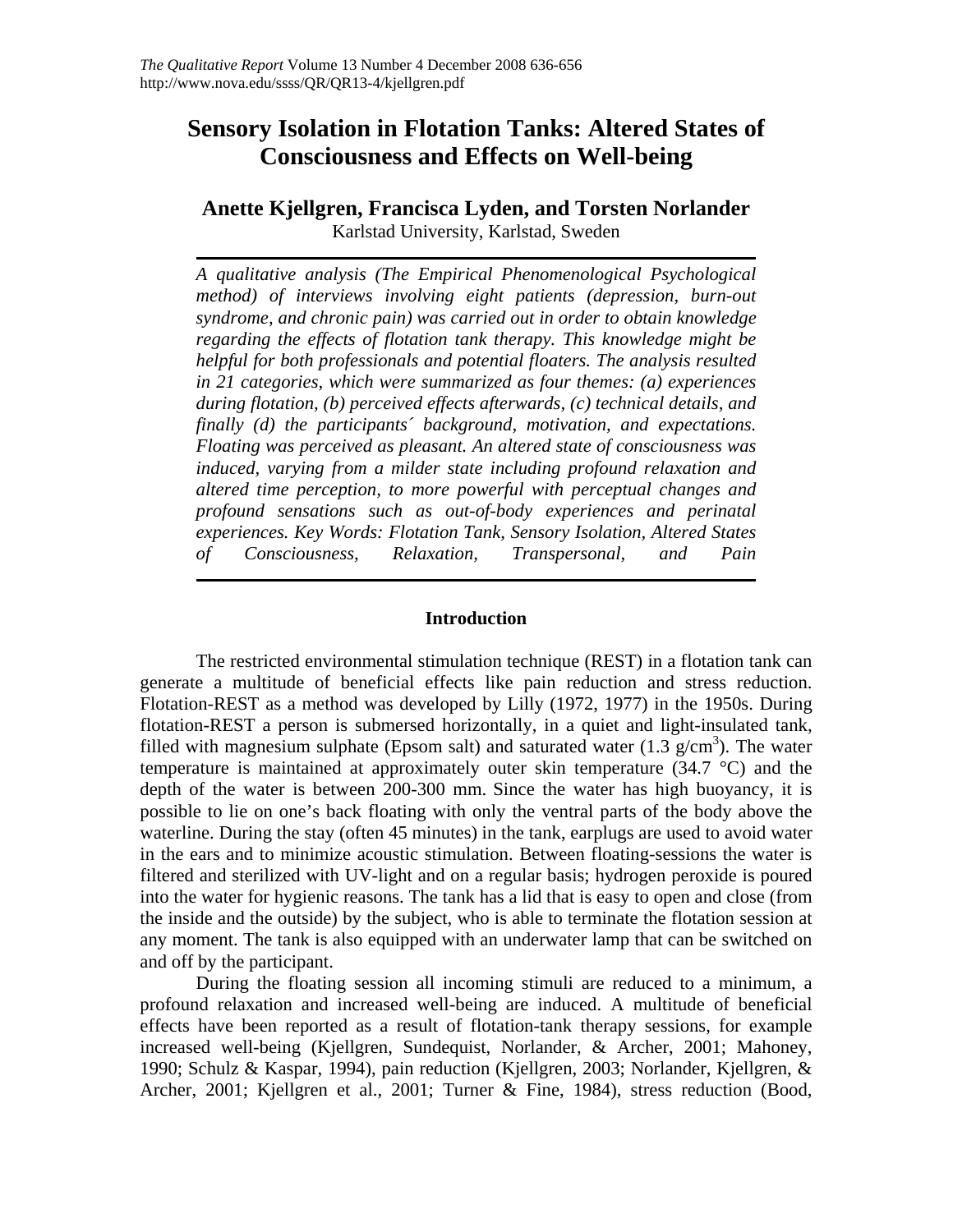Sundequist, Kjellgren, Nordström, & Norlander, 2005**;** Bood et al., 2006**;** Kjellgren et al., 2001), and relief from "burn-out syndrome" (e.g., Bood et al., 2006; Åsenlöf, Olsson, Bood, & Norlander, 2007). Tank-therapy also seems to be a promising complement in conjunction with psychotherapy (e.g., Asenlöf et al.; Jessen, 1990). For an in-depth overview of the effects of flotation tank therapy, see for example Kjellgren (2003) or van Dierendonck and te Nijenhuis (2005).

Different theories have been postulated, explaining these beneficial effects in terms of physiological markers, e.g., the reduction of stress hormones (e.g., Kjellgren et al., 2001; Turner & Fine, 1990), or through the endogenous release of endorphins (Schulz & Kaspar, 1994). So far, an actual increase of measurable plasma concentration of endorphins during flotation-REST has not satisfactorily been proven. It might also be hypothesized that alterations in the endogenous cannabinoid system may mediate the effect (Kjellgren, 2003).

 An effect often occurring during sensory isolation/REST, in addition to the profound relaxation effect, is the induction of an altered state of consciousness (ASC). One definition of ASC was proposed by Charles Tart (1972), who is also often given credit for coining the term altered states of consciousness: "A qualitative alteration in the overall pattern of mental functioning, such that the experiencer feels that his consciousness is radically different from the way it ordinarily functions" (p. 1203)*.*  Metzner (1992) defined an ASC as a change in thinking, feeling, and perception that has a beginning, duration, and end. Other changes that can occur during flotation tank therapy are a disturbed time sense (acceleration of time or "time standing still") (Kjellgren, 2003; Ludwig, 1990; Raab & Gruzelier, 1994), perceptual changes (visual, acoustic), body image changes like sensations of floating/flying or experiencing body-boundaries dissolved (Kjellgren; Norlander et al., 2001) alterations in thinking (e.g., multiple associations, a sense of increased creativity, or "magical thinking"). These latter cognitive alterations are commonly referred to as a shift to a more primary-process thinking at the expense of secondary-process thinking (Neisser, 1967; Norlander, Bergman, & Archer, 1998). In connection with floating, an increase of primary process thinking has been shown to persist for at least an hour following treatment (Norlander et al., 1998). The ASC is often considered a pleasant event (e.g., Norlander et al., 2001). Furthermore, it appears as though the state induced in the flotation tank is independent of the individual's expectations and prior experiences with ASC (set), as well as the setting and circumstances surrounding the flotation session (Bood et al., 2005; Norlander et al., 2001).

 Sometimes, during an ASC, transpersonal experiences occur. The term transpersonal implies beyond the personal. A transpersonal experience, in addressing all human experience beyond the ego level, also includes spiritual experiences. Such experiences can often be characterized as a sense of the ineffable, or a direct experience of the connectedness of everything, or feeling connected to the universe, or with "everything". As Kasprow and Scotton (1999, p. 13) pointed out that "transpersonal psychiatry does not promote any particular belief system, but rather acknowledges that spiritual experiences and transcendent states characterized by altruism, creativity, and profound feelings of connectedness are universal human experiences widely reported across cultures." The therapeutic impact of spirituality on health and wellbeing is beneficial and well documented (e.g., Åsenlöf et al., 2007; Breakey, 2001; Fallot, 2001).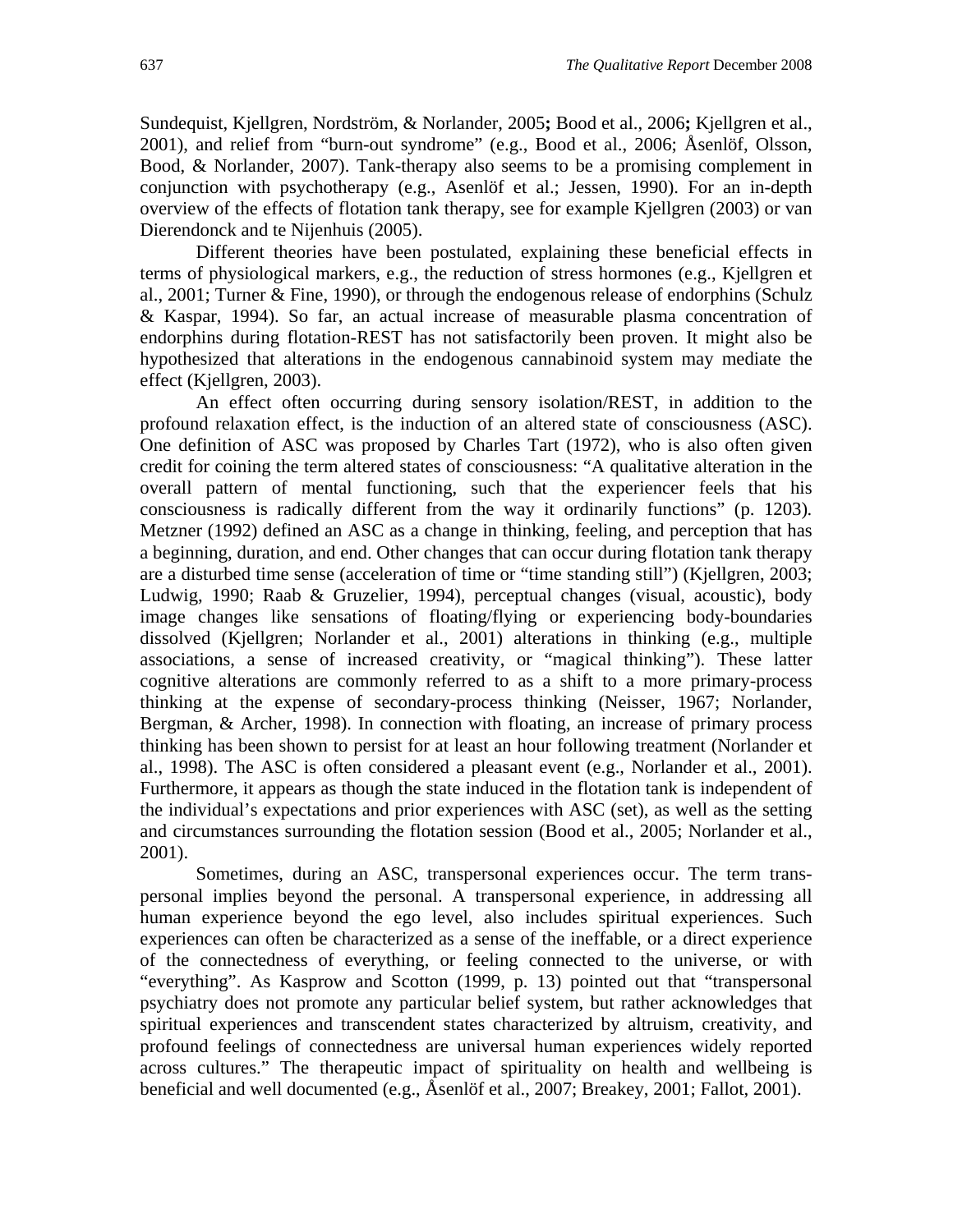During an ASC, memories from the past might emerge. Typically these memories are emotionally powerful. Some of these experiences may belong to the category "perinatal experiences" (Grof, 1996) where perinatal refers to the person's own birth. It is not possible to assess whether such experiences are true memories or whether they can only be judged from a symbolic perspective. Despite the typically profound and emotional experiences during flotation, common assessments are that they are positive events, which do not give rise to persistent fear or discomfort. Very few participants terminate the floating prematurely. Suedfeld and Borrie (1999) reported a rate of premature termination less than 5%. Some studies have also shown that participants in flotation-REST rate the degree of perceived fear/discomfort as low (e.g., Norlander et al., 2001).

No objective measurement exists for the subjective experiences during an ASC. Qualitative methods, the analyses of written texts or transcribed interviews exist, based on the thesis that language content mirrors the degree of ASC (e.g., Martindale, 1990; Martindale & Dailey, 1996). Psychometric tools have also been designed to quantify the effects on mood, perception and cognition altering effects of ASC, such as the Hallucinogenic Rating Scale (HSR) (Riba, Rodriguez-Fornells, Strassmann, & Barbanoj, 2001) and the self rating APZ/OAVAV-questionnaire (Dittrich, 1998). A shortened and modified version of the latter scale, called Experience of Deviation from Normal state (EDN), is extensively used for flotation tank research (Kjellgren, 2003).

 Most research on flotation tank therapy has focused on its effects on pain or stress reduction. There are, however, few studies, which have focused on the actual experience of flotation-REST during the flotation. Given that the flotation-REST technique is becoming more and more popular in various settings (SPAS, fitness centers) and that it is starting to be used in clinical practice (e.g., Bood, 2007; Kjellgren, 2003), it is important to examine the experiences that occur during and in connection with the floating sessions.

#### **Aim of the Study**

 The aim of this study was to obtain more in-depth knowledge of the effects of floating during and following the floating session, using a qualitative, phenomenological approach, and to explore the circumstances surrounding the flotation which might influence the effects.

## **The Self of the Researchers**

Three researchers conducted this study. The research group consisted of a doctor in psychology (Kjellgren), a student in psychology (Lydén), and a professor in psychology (Norlander). Kjellgren has an interest for investigating altered states of consciousness. She has conducted studies on different relaxation methods for inducing such states, mainly about sensory isolation in flotation tank, but also in connection with yoga and meditation outdoors in a natural environment. Lydén is a student in psychology with interest in health issues. Norlander was trained in an experimental paradigm, but has begun to conduct phenomenological studies within his area of interest. He has noted the value of broad approaches with different methods. Lyden conducted all interviews, transcribed the material, and together the three authors completed the analysis.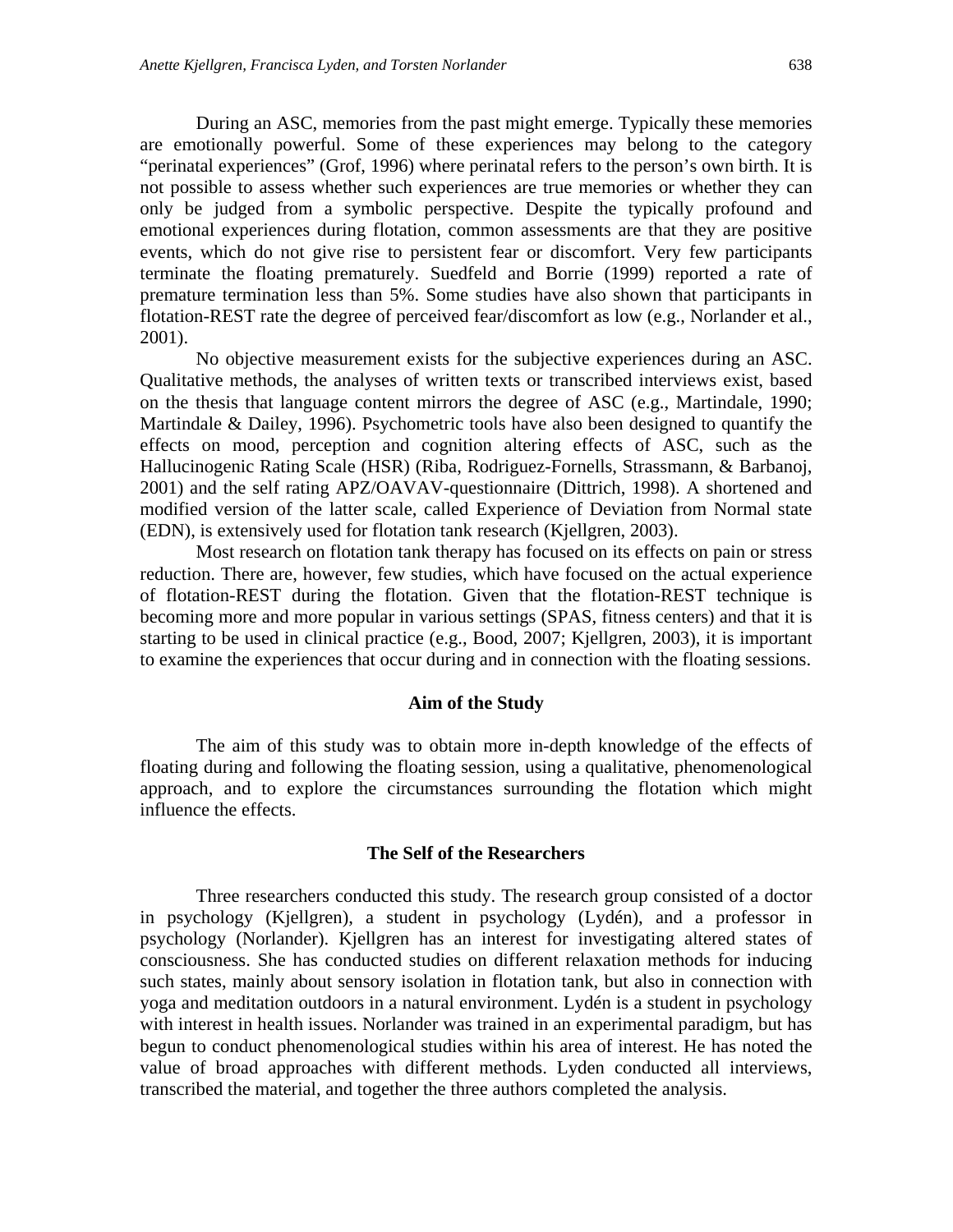## **Method**

# **Participants**

A sample of eight persons, six females and two males, aged 35 to 69 years old (*M*  $= 49.5$ ,  $SD = 12.4$  ) from the Province of Värmland in Western Sweden were interviewed. The distribution of 75 % women was chosen, since it corresponds to the sex distribution of our previous clinical studies on flotation-REST therapy at the Human Performance Laboratory at Karlstad University (Bood, 2007). The participants represented different professions including active employees, individuals on sick leave, and retirees. Subsequently they were part of a flotation project at the stress clinic of the Human Performance Laboratory, where they had previously made an appointment because of mental or physical difficulties. They were selected from a group of patients who had floated at least eight times and visited the clinic within the previous month. The reason for this procedure was to include participants who were familiar with the technique, and whose experiences were recent.

After the study was approved by the Ethical Board on Experimentation on Human Subjects (Forskningsetikkommittén) at Karlstad University, the researchers first contacted the participants by mail and asked whether they would be interested in giving an interview regarding experiences during flotation. The letter described the time involved in the interview and the fact that the interviewees would be guaranteed confidential treatment. The letter also included a stamped return envelope, with which they could respond. If they had any questions regarding the study before making a decision to participate, phone numbers and address to the clinic were attached. Seven of the eight individuals selected responded in favor and were included. One person declined without providing a reason. The eighth person was asked, and received the letter in connection with a clinic visit for a regular flotation session and was also included in the study. The inclusion criteria for floating at the clinic were tension-related pain of the neck or back, as well as depression with or without indications of burn-out syndrome. The exclusion criteria were pregnancy, psychotic disorder-present or past, as well as the presence of large open lesions.

## **Procedure**

The participants in favor of the study were telephoned by the project head, and a date, time and place for the interview were determined. The respondents themselves could decide the date, time and place. All chose the stress clinic as the place for the interview. The interviews, which lasted 45-60 minutes, took place in a secluded conference room adjacent to the clinic where only the interviewer and the respondent were present, so as to avoid any disturbances.

Before the start of the interviews the respondents were asked for their permission to tape record the interview. None declined. The interviewer also explained that nobody else would listen to the tapes and that they would be destroyed following transcription. The purpose of this procedure was to enable the respondents to talk freely without having their personal integrity jeopardized. Following the interviews the participants were once again informed that they were guaranteed confidentiality.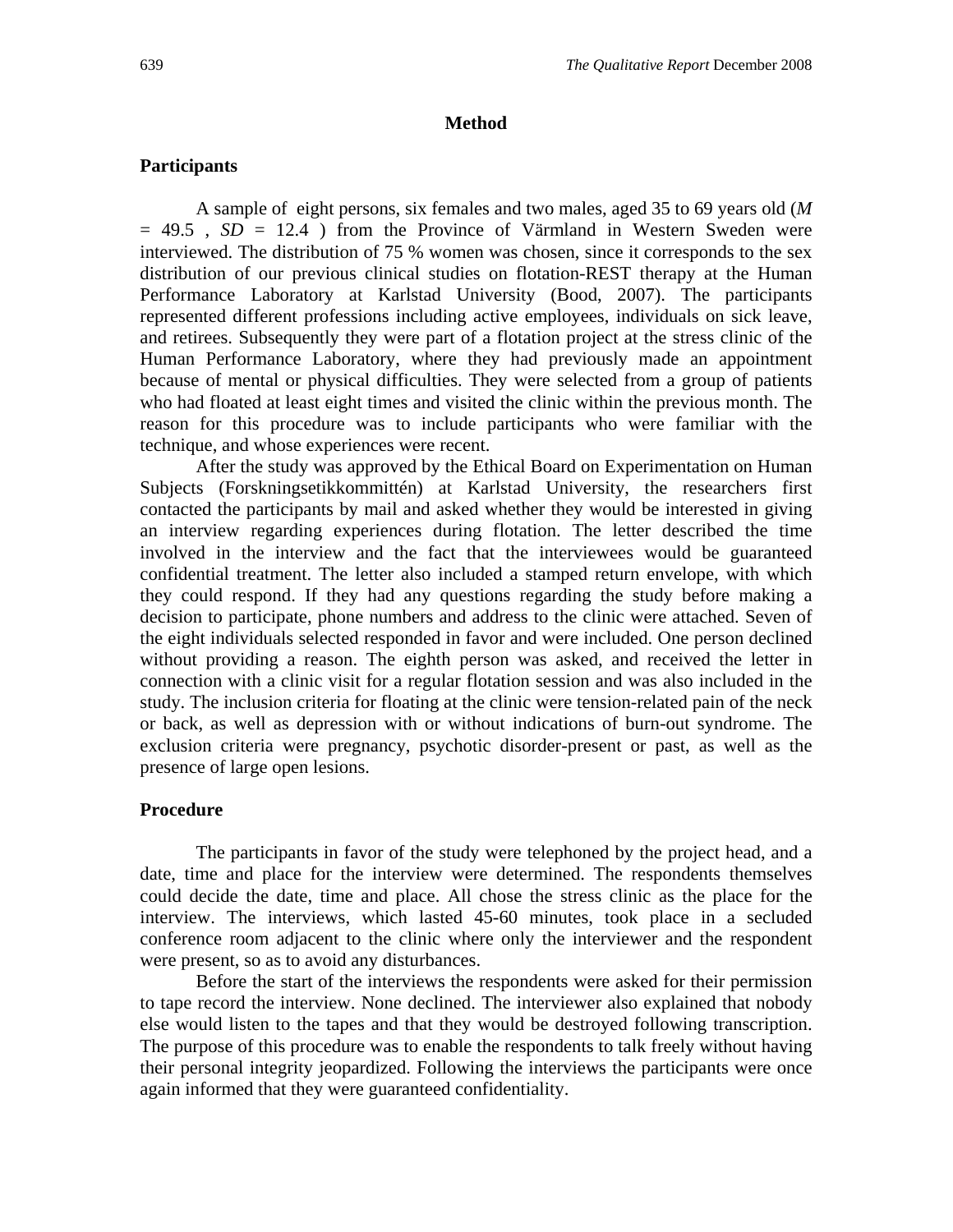During the interview the respondents were asked to reflect on the questions: "Tell me what it feels like to float and has the floating affected your view of life?" In this open dialogue, the responses were followed up with corollary questions in a flexible and simple manner, but were strictly focused on what was relevant for the investigation. All interviews were tape recorded for the purpose of authenticity.

## **Analyses**

Prior to conducting the actual analyses, the taped interviews were transcribed verbatim. The analysis of the material was then done in accordance with Gunnar Karlsson´s (1995) EPP method (The Empirical Phenomenological Psychological Method). It was done in five steps.

In the first step of the analysis the second and third authors read the transcription of each participant's interview until a good overview, understanding, and "feeling" for the material was achieved. In this study, the researchers read the transcriptions three times and in no particular order. The focus of this reading was to single out relevant psychological phenomena without the purpose of testing the validity of any particular hypothesis.

In the second step of the analysis, the second author distinguished "small units", called meaning units (MU). This step did not follow rules of grammar, but as the text altered, meaning breaks were made, independent of grammar. An example, "1/I just thought that the flotation was enjoyable" and "2/ but I get irritated when the music starts, no, not now that I am enjoying it, not yet"

During the third step, the researchers transformed each MU from the language of the participant to the language of the researcher. The language of the participant was reformulated into a language that is relevant to the research question (i.e., into the researchers´ own words). There were no rules regulating the researchers' language, although everyday usage was preferred to a "psychological language". An example,

- 1. The participant experienced light phenomena such as sparks and saw various colors.
- 2. The participant described how her physical status improved due the flotation.

In the fourth step, the researchers synthesized the transformed MUs into a "situated structure" (summary formats). Depending on the phenomenon that is being referred to, these categories may look quite different.. One seeks to describe "how" (noesis) the phenomenon expresses itself and "what" (noema) the phenomenon is. The categories were developed during the processing wherein repeated consultations of the raw data continued in a hermeneutic manner.

In the fifth step, the researchers moved from the situated structure to a more general theme or structure. The level of abstraction for presentation of the results was decided upon, according to the principle that clarity should be attained without excessive detail. The purpose is to reflect at a more abstract level. The themes included categories reflecting various aspects of the experience of participating in the flotation tank therapy program; experiences during flotation-REST, effects of flotation-REST, technical details, and the target group for flotation.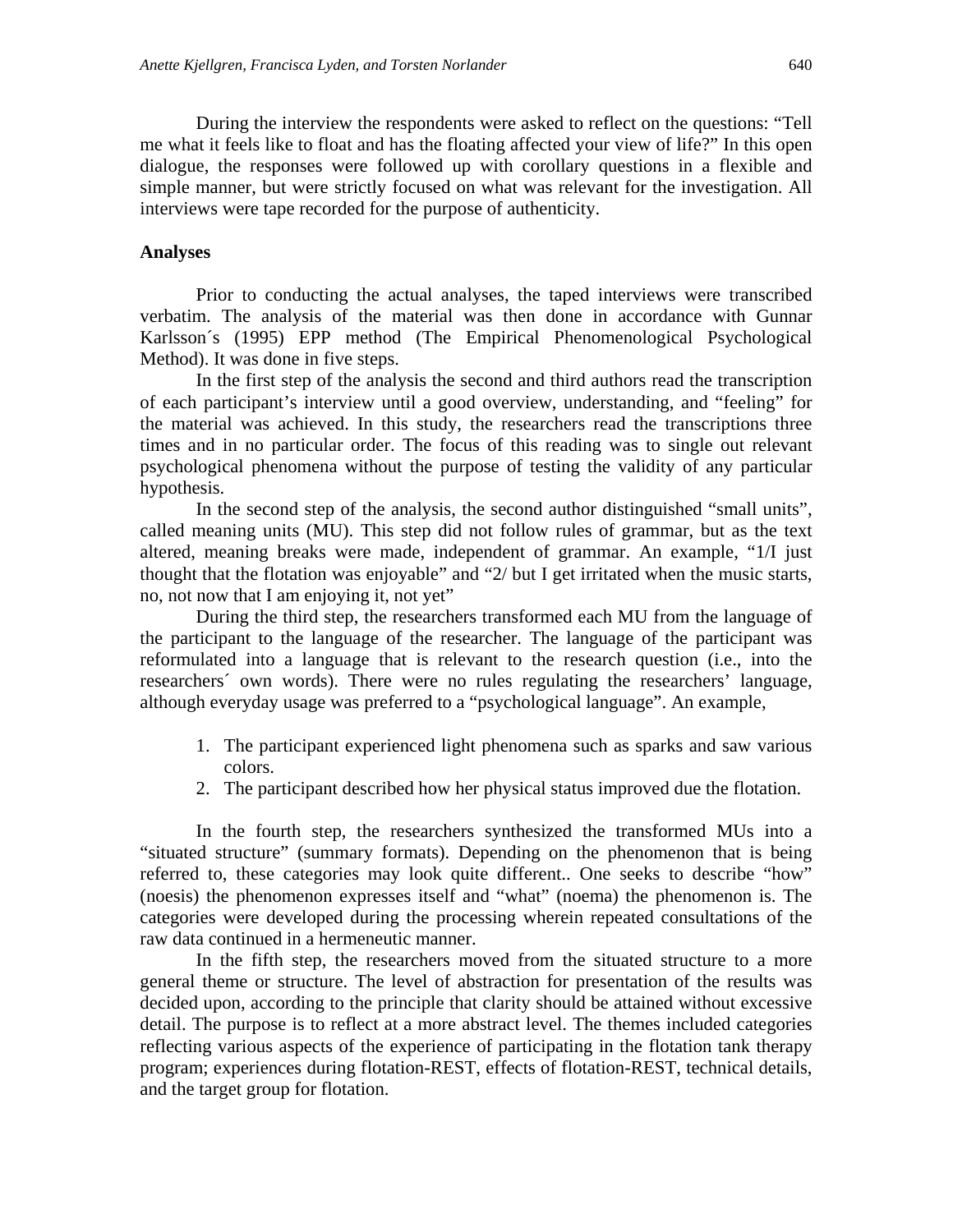## **Trustworthiness**

The Norlander Credibility Test (NCT), which is a trustworthiness test for the phenomenological analysis was used (Åsenlöf et al., 2007; Bergman & Norlander, 2005; Edebol, Bood, & Norlander, 2008; Janson, Archer, & Norlander, 2005; Norlander et al., 2003; Pramling, Norlander, & Archer, 2001; Pramling, Norlander, & Archer, 2003). It was done by randomly selecting ten of the 21 categories. Thereafter, five of the transformed MU:s were randomly selected from each of the ten categories. The material was then given to two independent individuals. Their assignment was to place the 50 MU:s in the ten different categories. One of the tests yielded an 86 % agreement, and the other test yielded an 80% agreement. The total agreement was thus 83 %, which is considered a typical value for the NCT.

Further, the trustworthiness of the study was assessed by asking the eight respondents after the categories had been created if they felt the categories reflected their view of floating. No respondent wished to change the results.

#### **Results**

Following the sorting and analyses of the material, 471 MU:s were created providing insight into the research question as to how floating affects the individual and the circumstances surrounding the flotation. The MU:s then generated 21 categories which are presented below along a few randomly selected citations. The categories are not presented in any particular order.

## **Catagories**

#### 1. Heterogeneous target group (45 MU:s)

The participants of the study represent different professions and consist of active employees, retirees, and individuals on sick leave. Hobbies and view of life also differentiate the participants. The participants have either mental or physical difficulties in common, difficulties which have affected their lives. "The pain uses an incredible amount of energy, so it is very difficult to get back to work and to re-charge the batteries." "I am interested in so many things, since I worked as a teacher for 40 years, and I am interested in contacts with people and different things." "I really hit the wall last fall and it makes my thoughts very stressed out and I feel it is difficult to relax." "I have a back injury and I have trouble sleeping and relaxing. I have taken a great deal of medicine."

#### 2. Motivation to start flotation treatment (12 MU:s)

The participants started floating for both physical and mental reasons. It occurred after they became acquainted with floating in various ways and decided that it might be worth trying. Some of the participants saw floating as the last resort since no other treatment methods worked. "I saw this project and you grasp every straw and I thought that it would be good for me to float." "Difficult time still and that is why I am part of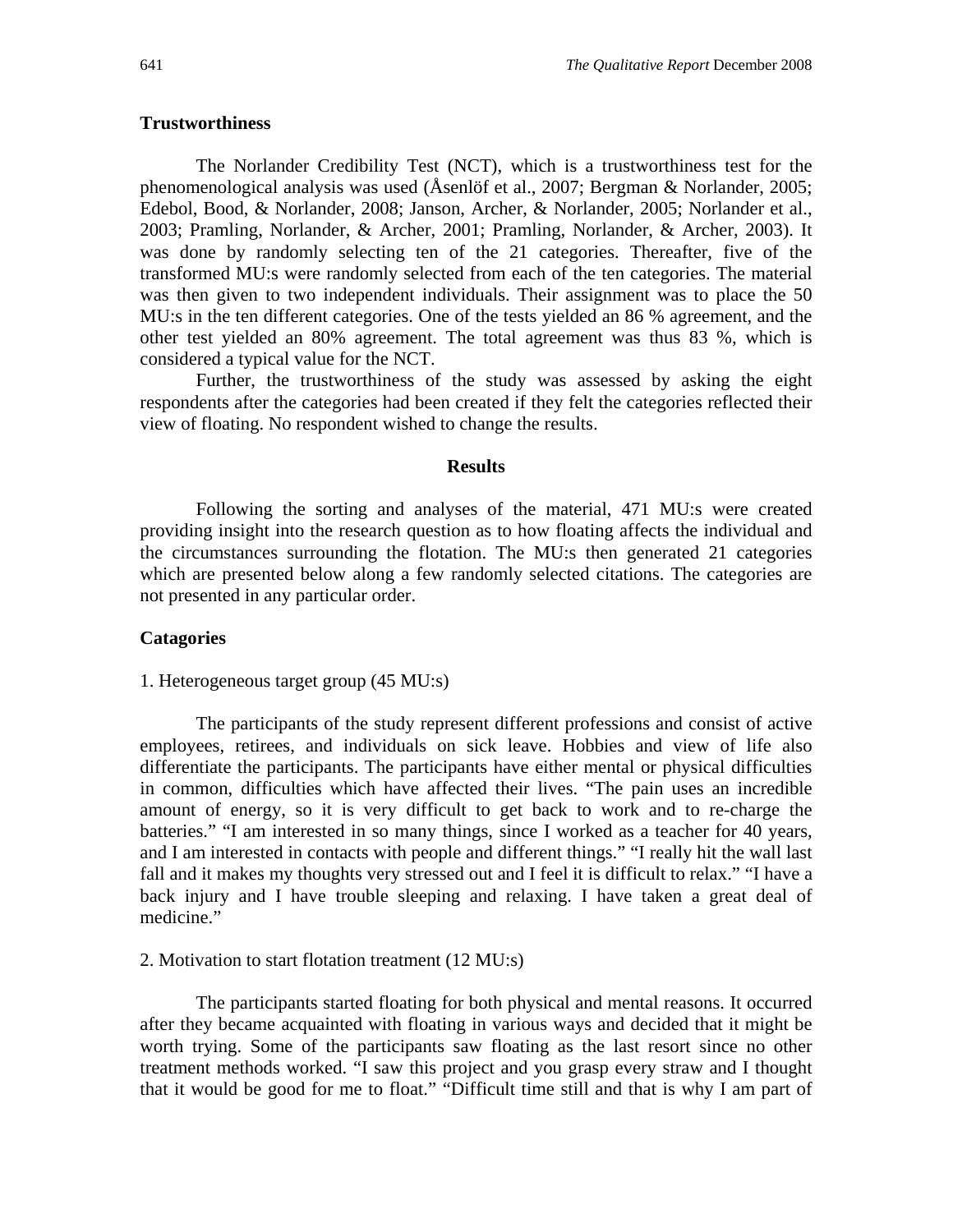this flotation group to see if I can work through my grief and stress." "I float to get rid of my stressful thoughts, my burn-out and to obtain relief for my neck and shoulders." "I thought I would try this in connection with reducing my use of pain and sleeping pills."

## 3. The first floating session (15 MU:s)

The first floating session constituted a totally new experience for the participants. Many participants found it difficult to relax the first time in the tank due to either being unaccustomed to put their head in the water or the feeling that it was a long time in the water or it was difficult to keep track of time. Some participants found the first session to be the most special one. "It was new then and I had to learn how to turn the light on and off etc. The first time was the greatest experience." "The first times I floated I was unable to relax because I was unable to tilt my head back but tried to keep my head up. It was difficult then so I considered quitting." "The first time it was all so new and I was nervous about knowing when time was up and I would get out and stuff like that. So I could not relax the same way."

## 4. The feeling of floating (24 MU:s)

What characterizes the descriptions of the feeling of floating are primarily cognitive experiences and the sense of weightlessness. "I just rested away from everything..." "My thoughts just wandered and I thought of many things and then it dissipated. It is sort of like just before going to sleep, life passes by." "The weightlessness is what distinguishes it from everything else in life..." "Of course it is my own thoughts. Today it was like a movie, but it is my own thoughts, I know that, but it is something more."

## 5. Feelings following floating (23 MU:s)

A few participants felt some discomfort as they stepped out of the tank. The duration of the effect varies. A common view is that it is important to take it easy after the session in order to make the effect last as long as possible. "It lasts for a few hours..." "I can definitely say that it lasts, at least the first night. Am very relaxed when I get home and tired and lazy and I feel like it is OK to take it easy."

You feel relaxed and the body feels heavy when you get out of the tank. You float so easily and then you get out of the tank and you have to work to use your body, try to stand up And it is hard sometimes, you almost feel like you have taken a drug sometimes...

"Then if I go home and just fix some food and stay still and peaceful, then I can feel it actively through the night..." "Then when you get home and I am very relaxed I usually lie down on top of the bed for an hour, meditate or just relax..."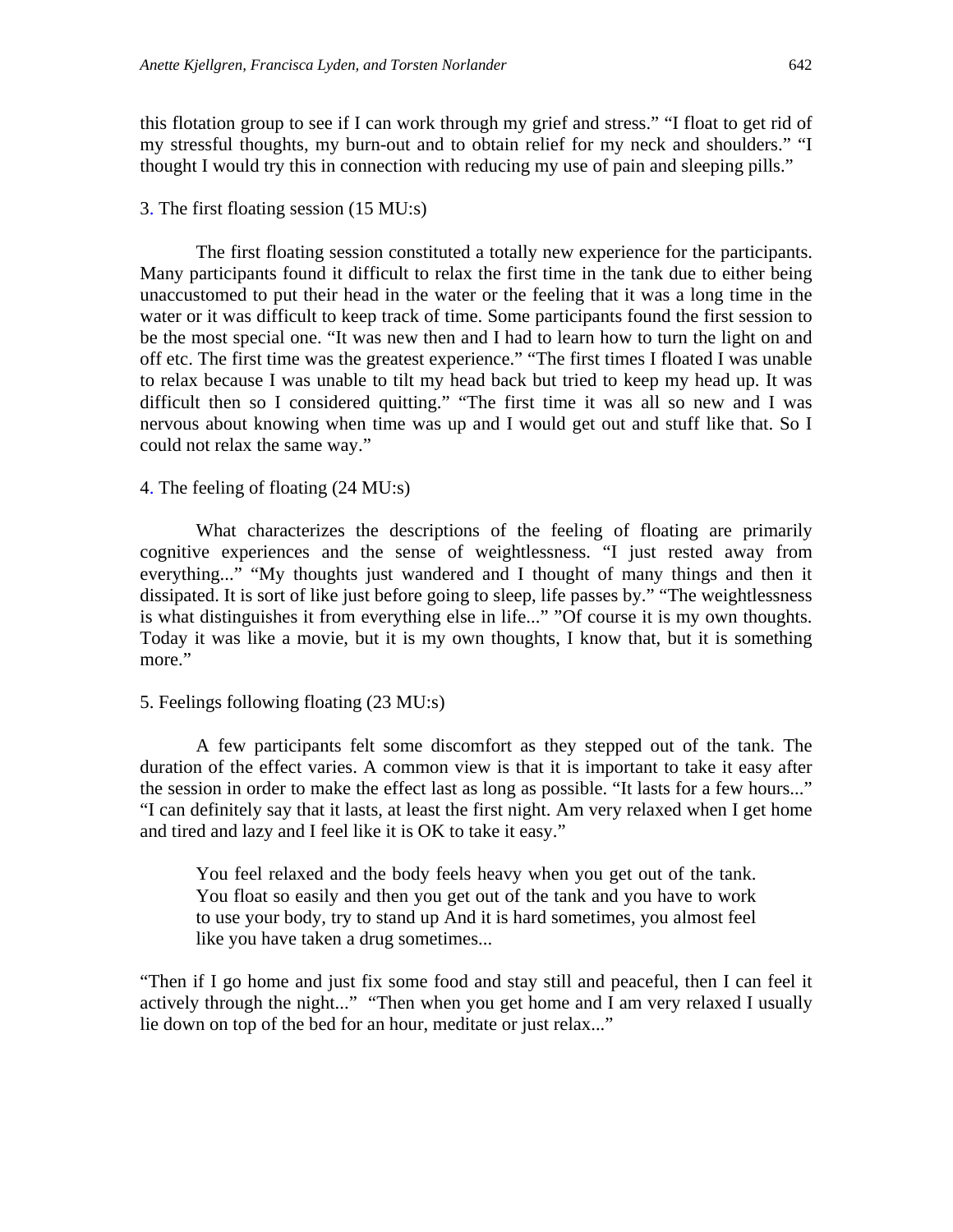6. Views on floating (43 MU:s)

After trying floating many individuals feel that it is a pity that it is not a regular part of health care, since it appears to be a good method for people with both mental and physical difficulties. The participants also provide suggestions for how further to improve the experience of floating. "I think it is a pity that it is not considered a method for people with pain, I mean in health care. They could use it more often since it works for me and helps me get relief from the pain..." "Actually I think one should have it twice a week." "I always choose to keep it dark in the tank because then I think maybe I have turned inward and been myself, you know..."

When I try to relax despite this pain I can picture the flotation tank and how I am lying there. Then I can create an image of the peace I feel there because I experienced it in the flotation tank. It is hard to do if you have not had the experience.

7. Powerful ASC -experiences (12 MU:s)

Several participants reported powerful altered states sensation during flotation such as dream-like sequences, hearing internal voices or music, as well as perinatal experiences. The sensations triggered by those experiences were very positive for some of the participants. Others felt some discomfort. I sensed a lot of light phenomena and there were sparks and I saw different colors."

Then it does not always happen, but sometimes I have the sensation of being transformed into a bird. And I am equally surprised each time it happens, like wow now I can fly and glide, yes fly-glide, so to speak and it is a great feeling being a sailing bird. And I always feel happy afterwards, when I have had such a floating sensation.

"I hear music, but there was no music, but I heard music." "I felt like I was in a fetal state, like I was in the uterus and it was my first time in the tank. So I guess the best time in the tank was the first time…"

It happened once that I felt like I was in the incubator. It was frightening; I can remember everything like when they pricked me with a needle. Afterwards I even had a red mark here when I got home and it was the right place. I called my mother and told her. Then she said, you know you were in an incubator for a little over a month. And they had this big band aid where they had taped the IV, and when they pulled it off some of the skin came off too because I was under a heating lamp so it had stuck to the skin. So I mean I got this really big, red mark here after the flotation experience and it smarted. That experience really felt like I was really reexperiencing it both bodily and the whole, all of me experienced it.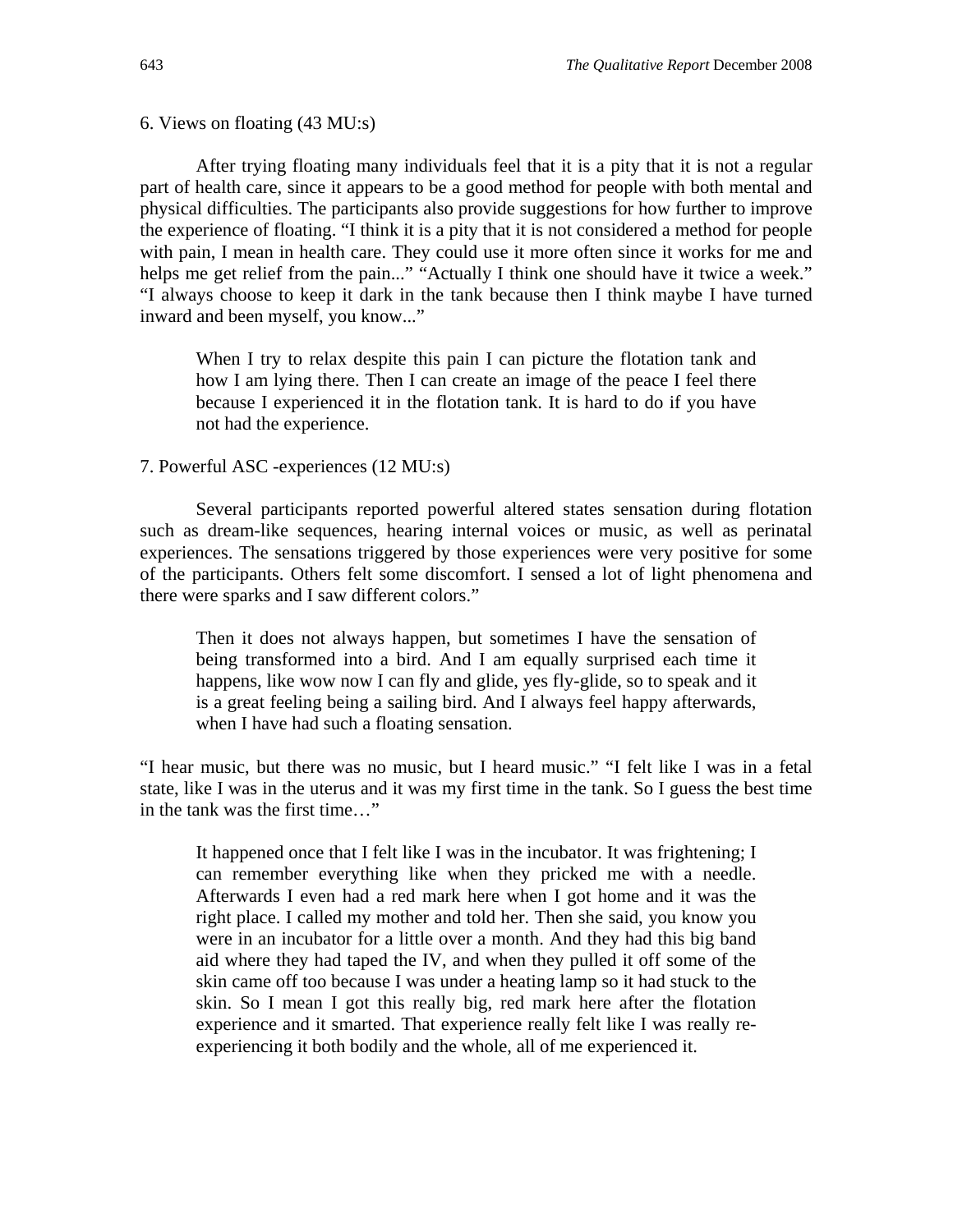8. Out of body experiences and "soaring" (10 MU:s)

Sensations of soaring and being outside the body are common during flotation. Participants who have had such experiences find that they constitute a very positive state. The participants get a chance to be in a state without bodily restrictions.

I feel like my body is somewhere else, I feel like I do not have a body. And it was particularly evident when I was out in space, then I really felt like my body, it was down there on earth. I was somewhere else and I could go anywhere I wanted, I kind of thought, yes I can go there and boom there and it felt good not having to carry this body. It felt good...

"Then I had this feeling like could see myself, kind of, for a brief period..." "You have sort of felt like you are closing your eyes and you feel like you are just lying there, then it feels like soaring somewhere else. Like soaring somewhere, that you are in some empty nothingness."

I am lying there soaring in a field and it is like the flowers lift me and rock me. And a warm wind comes which also helps rock me. And it is a very lovely feeling. It is an experience which is very lovely.

"It is almost like lying on some cloud, it is soft and comfortable. It is warm and it is a very odd sensation because you are kind of lying very high up." "And your head starts to sing, I hear a singing sound and then I disappear and then I am outside the body, you see, and I see myself from above..."

9. A separate world (11 MU:s)

Being in the flotation tank feels like being in a different world. For most people it is a calm and safe setting where nothing bad can happen. They are inaccessible to the rest of the world with its stress and demands. There are also descriptions of feelings of isolation which give negative impressions. "I feel protected somehow and it is very nice and cozy I think, it is my small world in there. It is only me and I feel safe." "Lie there completely weightless in this salt water and nothing disturbs me, nothing can harm me and nothing can set me off." "Ever since I was a child I enjoyed crawling into something and shutting myself in. I found it cozy."

In the beginning I had a very odd sensation, like feeling all alone in the world, there was only me and I was lying there shut in somewhere and I did not know where I was or time or space or something and I felt like I had been lying there forever and I wanted out. Relaxing was very difficult and there were such frightening thoughts in the beginning, almost like war and adversity and stuff and so you almost panic. Shut in, in a cell. It was very difficult at first but I thought that it will probably pass and it did. But it was the first three times I felt a bit like that, oh-oh now they won't let me out, they have forgotten about me.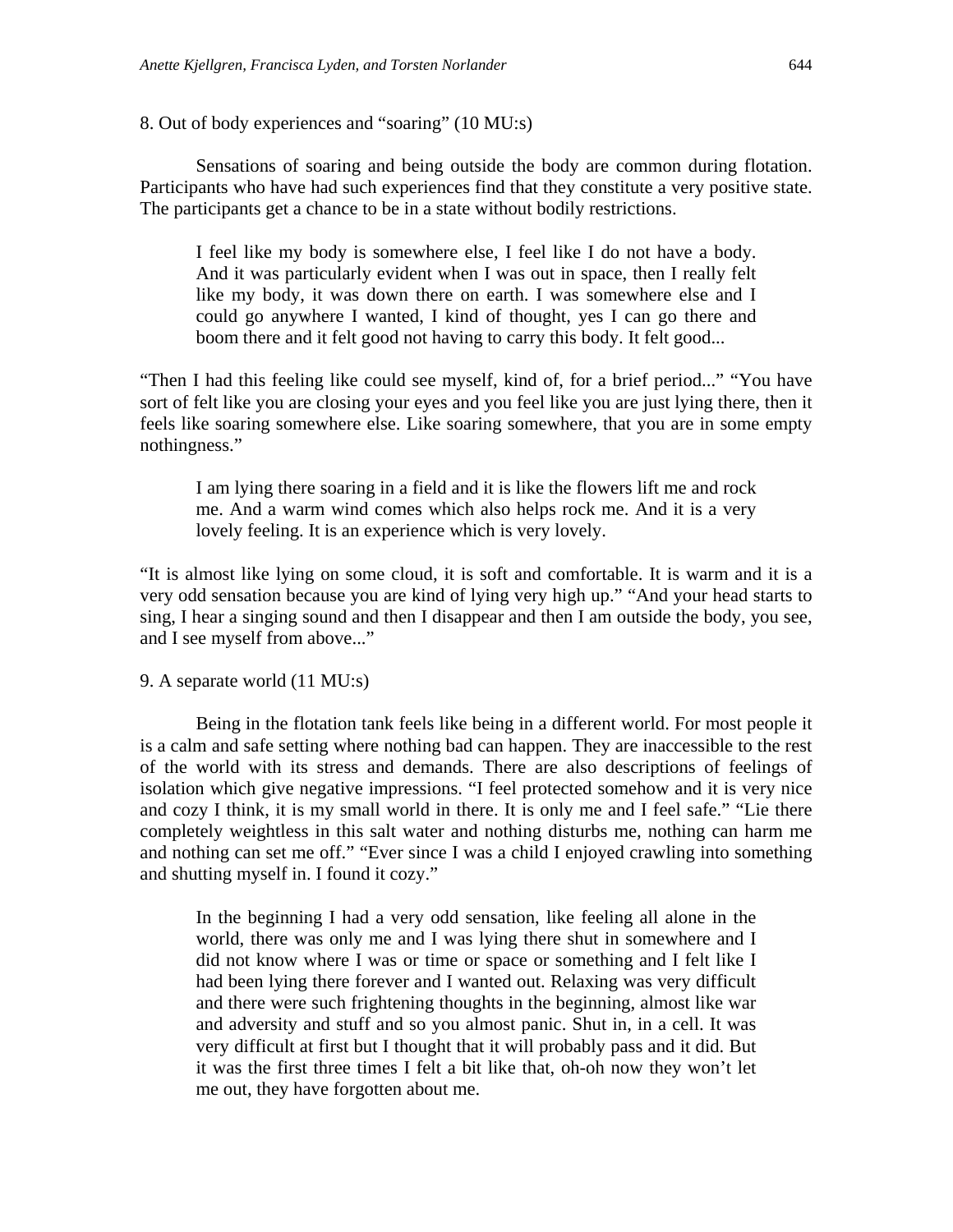10. Previous experiences with transpersonal events (31 MU:s)

 Some of the participants had experienced various transpersonal events on other occasions in life. Those experiences had affected their lives and their view of life in various ways. Those participants did not experience transpersonal states more easily than the others.

Because I think I was there on the other side and I did not dare tell anyone until ten years later, I thought I would be labeled mentally ill. But since then I have read a lot about near-death experiences and I realized that was what it was. It was quite lovely dying so I am not worried about that

"I participated in meditation in church three times two years ago, and there, once I suddenly heard music [the person mentions the name of the music] but the church was completely silent, only I could hear it." "But I have felt this when it comes to healing and like being inside some other life, some odd feeling like that." "I often have flashes when I am sitting and when I am doing things about going over in a different dimension."

# 11. Views on transpersonal experiences (37 MU:s)

Among those participants who had experiences with transpersonal event previously, there are some who would like such experiences again and those who do not "Both when you sleep and when you are in the flotation tank it is the imagination of the brain. But the feeling is different. You lose a sense of time and space and where you are." "That I haven't felt it now, that is probably what has been my frustration, that I got stuck, because you want it to happen all the time, you want to experience an altered state." "My own theory, I guess, is that I needed to process it. And that my body knew that now, now I could do it, I was ready for it. And I remembered it more easily during the flotation."

I have thought that I ought to be able to do it, so that I would be able to do it at home as well, you know, but no. It is like it is connected to the weightlessness you get here.

#### 12. Temperature (26 MU:s)

The normal temperature in the flotation tank is about 34°C. Some individuals have tried higher temperatures, about 38°C. It is a matter of preference. Higher temperatures seem uncomfortable to some people. Others prefer floating in warmer water if they feel cold in 34°C. Higher temperatures appear to induce more powerful sensations. "I feel like I want it warm, I like it really, really warm. It was 38 degrees the first time, and the second time when it was 34, I was cold." "When I started out in the warmer tank I found it very comfortable, it sort enveloped me. But the second time I almost passed out, I had to open the top to get air, it got too hot." "It was tough the first few minutes when it was too hot. But then it was, then it was pleasant, very pleasant." "The first time I tried the warmer tank I thought it was uncomfortable, it was too hot." "Thirty-eight degrees the first time I had the uterine sensation, the before birth stage." "The water was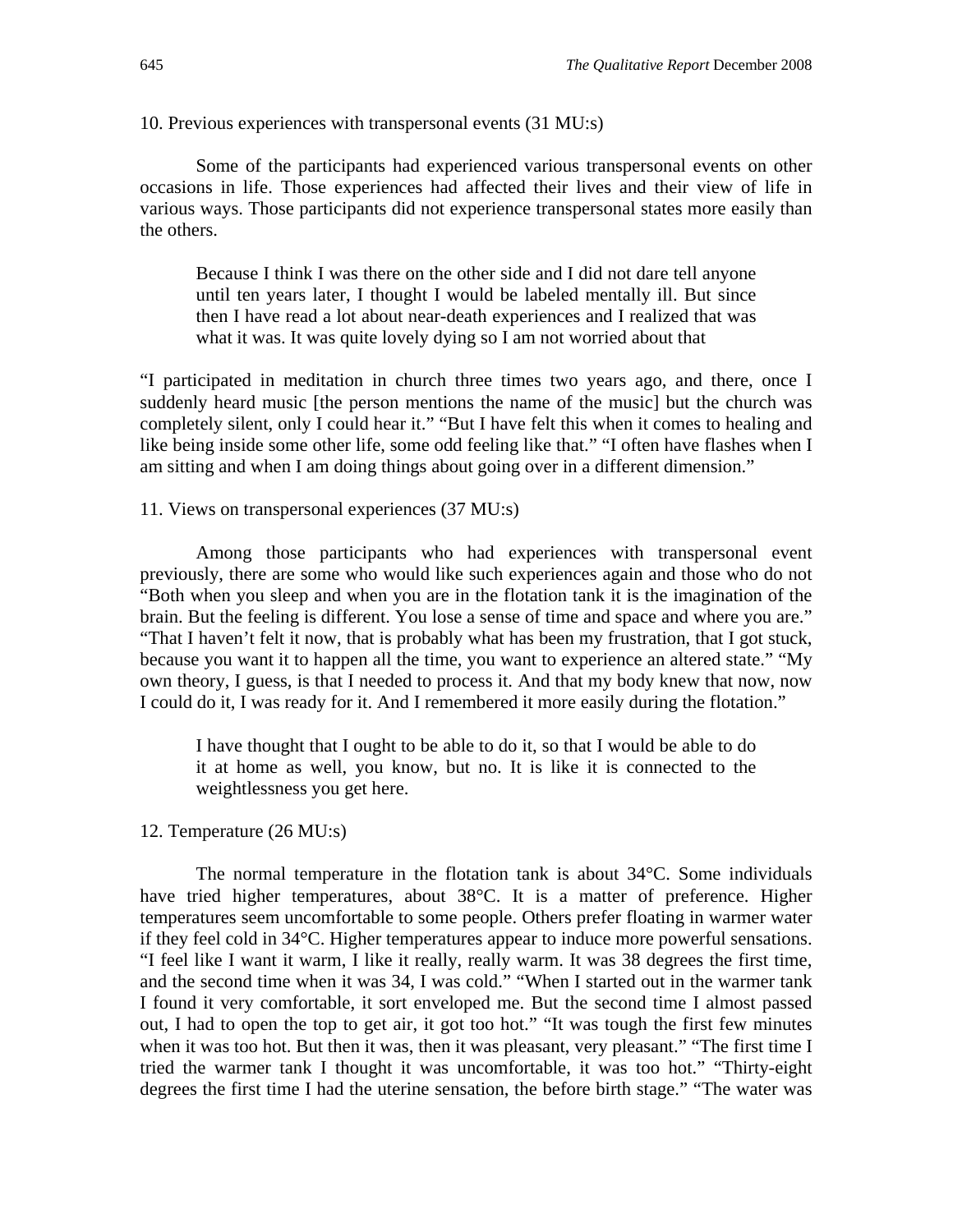also warmer so that is when I felt more, you know, because when it was 34 degrees it was not as powerful..."

13. Music/Silence (14 MU:s)

The participants vary as to whether they prefer music or silence during flotation.. Their preference may also change from one session to the next. Those who definitely prefer music or silence, respectively enjoy their relaxation more if they can choose. "I have tried both, and I prefer silence."

Today I listened to music the whole time but the last time I had music in the beginning and end in order to know when it starts and ends. It varies. Today it was great having music the whole time.

"Now that I have tried it again, I started having music the whole time, and it suits me quite well."

"Without music, I feel extremely restless. I feel like I am losing time and space."

14. Sense of time (11 MU:s)

People's sense of time is quite different in the tank. Most individuals feel like it is impossible to maintain a sense of time while floating. Time may pass either quickly or slowly during the flotation session. Some participants feel like they can learn how to keep track of time through practice. "It is as if time disappears in the flotation tank." "It varies. Sometimes I feel like time passes very quickly and other times I sort of wake up although I have not been sleeping."

Now I can really keep track. But initially I had no sense of it at all, I can tell you. A quarter of an hour could have been 45 minutes and it might feel like one and one half hours or 45 minutes, so it varied.

"It gets crazy, my sense of time."

15. The effects of the salt (16 MU:s)

For many participants the Epsom salt in the tank provides a positive side effect of the flotation. Some thought that the salt might be bad for the skin but they changed their mind. The negative expressions have to do with the fact that the salt affects the mouth, eyes, or sores. "I think salt is also good for the skin. After showering it feels good, so it might be good too." "I also think the salt has a very positive effect on the body." "I think my skin has improved and even my hair has improved. It used to be so tangled, it was awful, I was unable to brush it through, but now I think it is really good." "It tastes awful and my eyes smart unless I am careful." "If your body has sores, it is not very comfortable."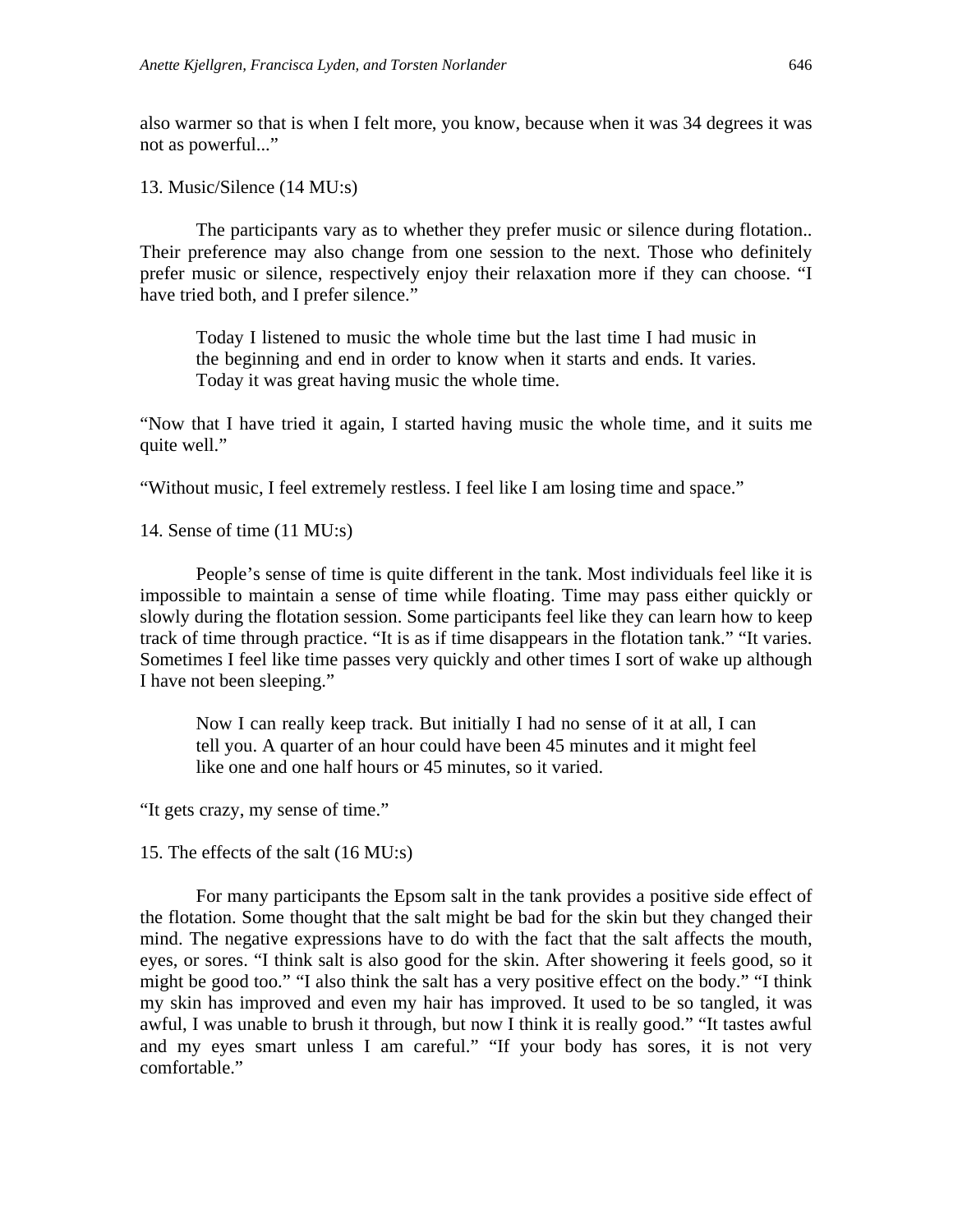## 16. Physical experiences from floating (18MU:s)

There were descriptions of powerful and positive physical reactions during and in connection with floating. Floating may provide a very enjoyable type of pain relief, pain relief which goes so far as to a loss of bodily sensations. Blood pressure and stress hormones have been shown to become lower during floating. "It is like taking pain medication, the pain is reduced and finally I can no longer feel my body."

And your body feels all warm, primarily your head. I feel the pulse, it gets going .Circulation increases, almost like after you have been out running a marathon, because you are all hot, it is weird you get that feeling when you are completely still.

"Your body was all tense and it really hurt and then after a while it just dissipates and floats out into the water somehow." "We also measured my blood pressure at different times, the pressure is lower afterwards, so that seems like a good thing." "Then I had a blood test to assess stress hormones, and they were at a high level, and then I had another test five and a half months later and then the hormones were very much reduced."

## 17. Experiences similar to those during flotation (17 MU:s)

The experience of floating is perceived by most as something unique, unlike everything else. There are participants, however, who believe the same type of relaxation may be attained on different occasions as well. "There are parallels to diving. When you are down there at a depth of 20-25 meters and everything is silent and you can't feel your body but you just soar." "No, it is so special, I do not it is comparable to anything..." "I have the same sense of relaxation during acupuncture." "It is like lying in a soft, very soft bed and at the same time also being in the water, on your back, sort of, like a back stroke, so sort of somewhere between the two."

#### 18. Relaxation (33 MU:s)

Floating is considered total relaxation. The great advantage of floating for the purpose of relaxation is that nothing presses on the body. It helps individuals with certain physical difficulties relax in the tank. The degree of relaxation is affected by the amount of relaxation that is present at the start of the session. If the individual is in a calm state, there is more relaxation, but if the individual has other activities planned following the session, relaxation is disturbed. "Here it is just a matter of relaxing, the water lifts you in a different way. Then you have the courage to relax too, and there is nothing shaving or irritating you."

It is easier to relax in a flotation tank than in a regular bed because there is pressure in the bed and it hurts even in the bed. After a few minutes I have to change positions etc. I never need to do that in the flotation tank, no. I just lie there and everything is just pleasant.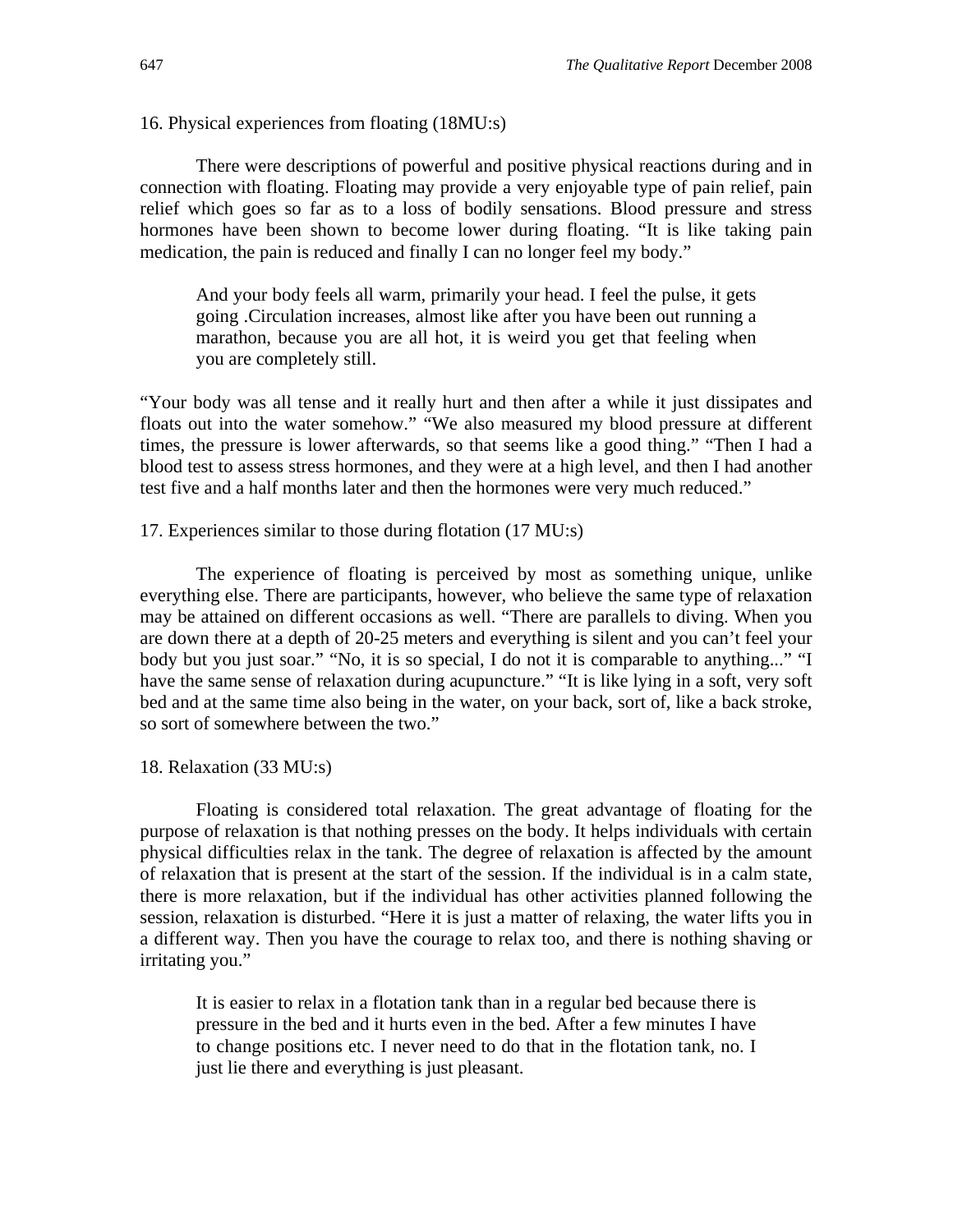"If you come here already relaxed you have time to get into even deeper relaxation."

19. A change of a view of life, everyday life (27 MU:s)

Many participants experienced positive personal changes after starting flotation sessions. Floating helped them be more even tempered and life has become simpler.

I guess it is all about the idea that life is not just keeping on being good all the time, but you should feel as good as possible and try to help others feel as good as possible. You must take care of yourself, too. I did not realize that earlier.

"I believe we have a soul. I thought so earlier as well, but did not believe the soul was so loosely connected to me and thereby unconnected." / "I feel closer to Nature." "I feel different in some way, lighter in a way. I am lighter both bodily and mentally, you don't feel as grim. I feel less depressed, I feel more up." "My mood is a lot calmer, I don't get revved up, I don't..."

#### 20. Positive thoughts on floating (17 MU:s)

Floating is seen as a unique possibility open only to a few. The most positive aspect is the total calm and relaxation attained during weightlessness in the warm water. Individuals who float due to physical difficulties report positive, psychological benefits. "It is incredible. I feel very privileged having this opportunity to participate in flotation."

Then a bonus is the feeling of such internal calm that lasts for a while and yes, I feel like I am being helped not just the pain. I can help myself by floating, so of course it is worth it.

**"**The first time I thought, what is it going to be like? And then it felt so good I was irritated when I had to get out." "It is just so good to float, so I guess there are only good things to say about it." "It is a very pleasant type of relaxation lying there weightless. It is a good feeling when your thought stop somehow as you put yourself in that weightless state..." "I quickly enter a meditative state."

## 21. Negatives (29 MU:s)

Certain participants experience various negative effects in connection with floating, either physical or psychological. Most of the negative views on floating appear to deal with the procedures connected with the visit, and they can be improved. "It irritates me that it is not completely dark in the tank, there must be some vent in the tank providing some light." "I almost prefer having the fan off, there is some kind of buzzing sound..." "The air is a nuisance, it is kind of oppressive in there and a strong odor. I want fresh air." "I never thought of lying head flat, I always have a special pillow."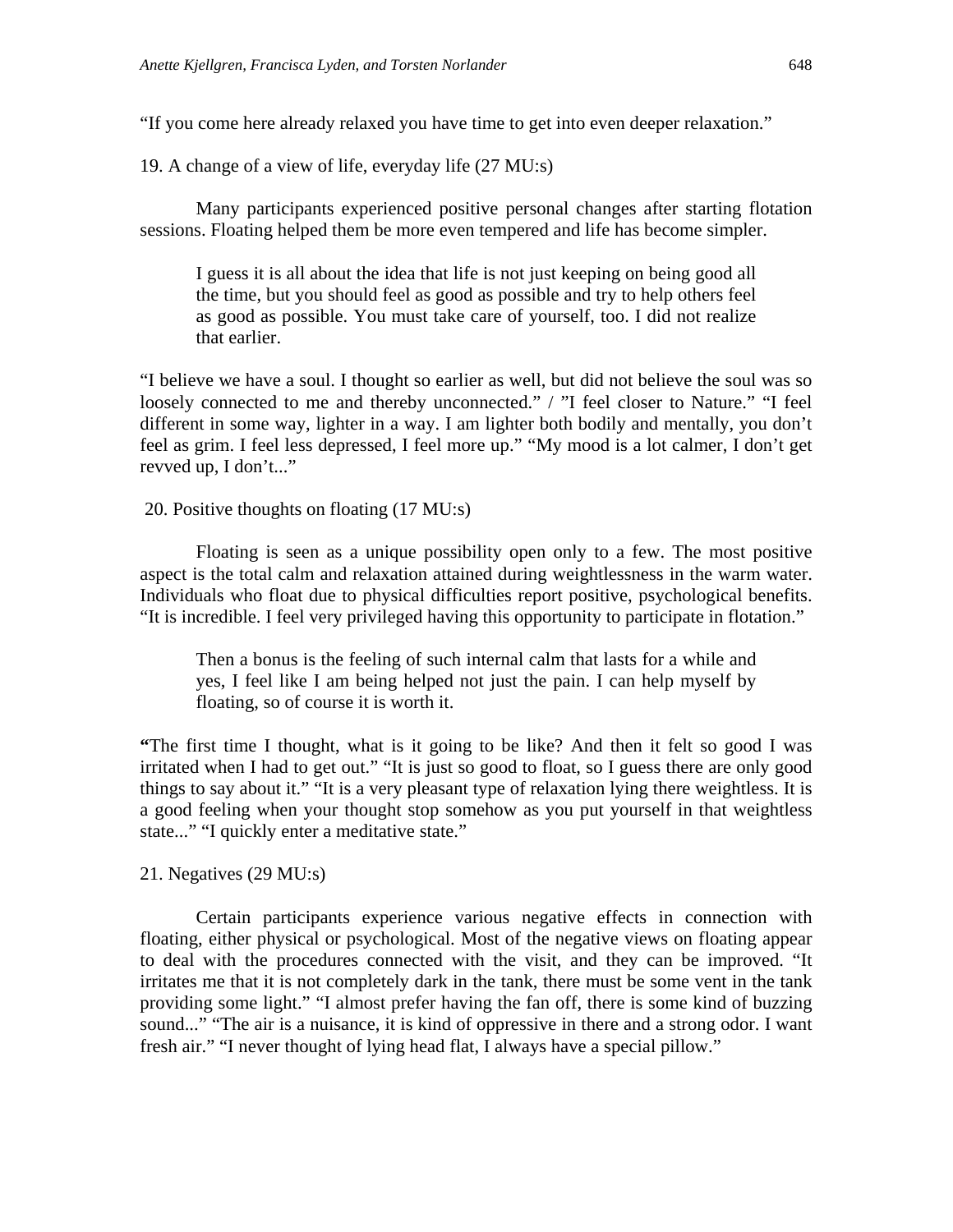#### **Themes**

 The study resulted in 21 categories, each of which providing interesting information, but they can provide even more information if they are related to each other in a general structure. The categories were combined into 4 themes and will be discussed as such. The four themes are; experiences during flotation-REST; effects of floating; technical details; and the target group for flotation treatment (see Table 1).

Table 1

| Summary of the Themes and Their Categories<br><b>Theme</b> | <b>Included Categories</b>     |
|------------------------------------------------------------|--------------------------------|
| Experiences during flotation-REST                          | 4, 7, 8, 9, 11, 14, 17, 18, 20 |
| <b>Effects of flotation-REST</b>                           | 5, 16, 19                      |
| Technical details                                          | 3, 6, 12, 13, 15, 21           |
| The target group for flotation                             | 1, 2, 10                       |

## **Experiences During Flotation-REST**

The theme refers to the various types of mental experiences elicited during flotation-REST (categories: 4,7,8,9,11,14,17,18,20). Floating was perceived as total relaxation, hardly comparable to anything else. The relaxation provides a sense of total calm and rest from everyday life. It is perceived as pleasant with nothing pressuring the body, especially for those who suffer from pain. Those individuals value the pain-free position of rest in the tank. The sense of soaring or weightlessness is also seen as something positive contributing to the deep rest and relaxation. The descriptions are in line with previous research showing pain reduction and significant relaxation effects of floating (e.g., Bood, 2007; Kjellgren, 2003).

An altered state of consciousness (ASC) was induced during floating. It could vary from a mild ASC, e.g., like meditative daydreaming to a more powerful ASC with more profound, cognitive, perceptual, or transpersonal experiences. The fact that the sense of time changed during floating is an indication that an ASC was induced. The most common experience was that time passed more quickly than usual in the tank. A changed sense of time in connection with floating is known from previous studies (e.g., Norlander et al., 2001). Raab and Gruzelier (1994) found that 94 % of the participants in flotation studies lost their sense of time. In connection with the experience of weightlessness, it is not uncommon that experiences of body image changes are induced. This phenomenon may vary from a weakly felt sense of the body (e.g., floating on a cloud, changing into an animal, or being in outer space) to having a complete out-of-body experience, where one's body can be seen from above. Most individuals found such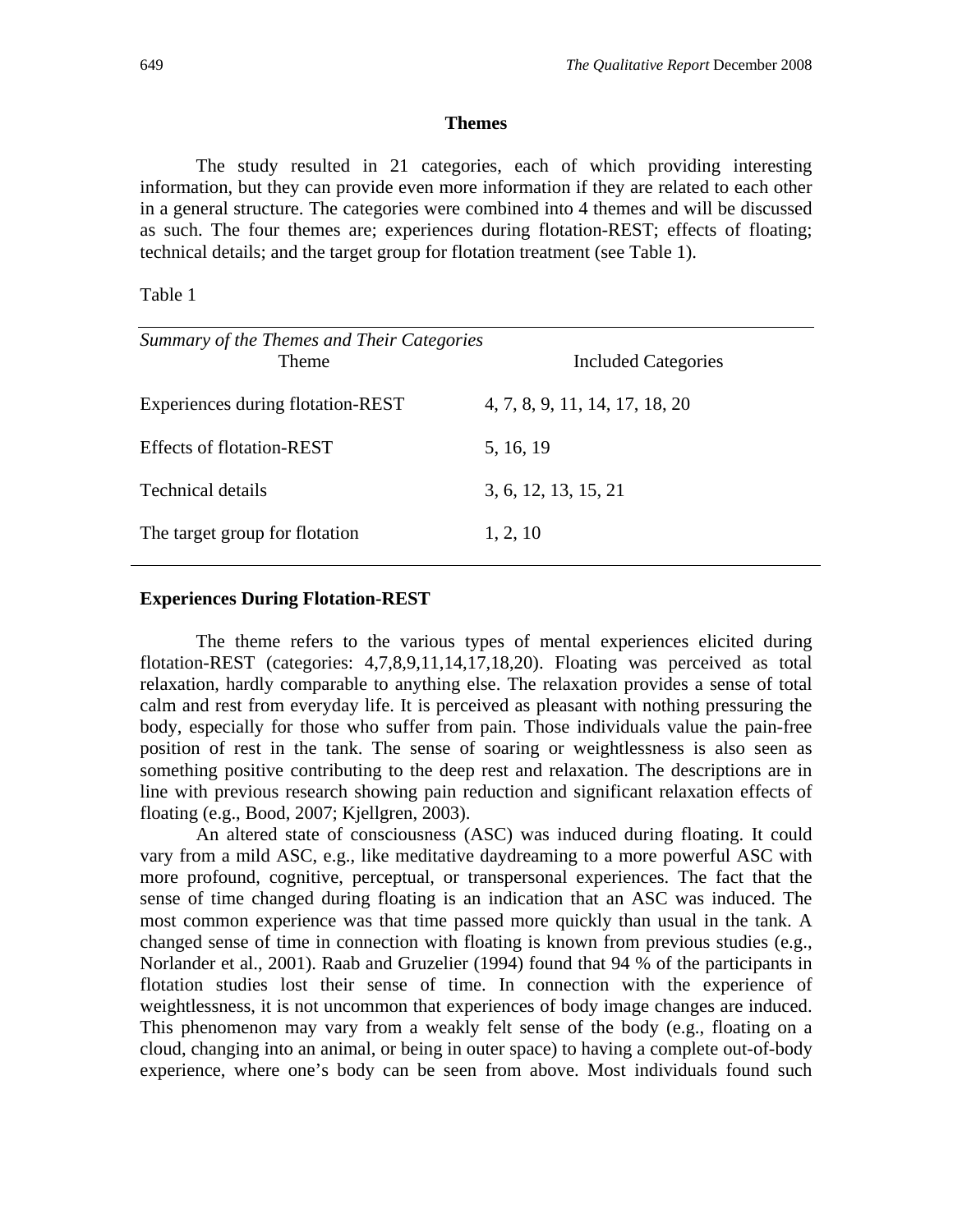experiences positive, in which they felt they could transport themselves anywhere without the normal restrictions of the body.

Visual imagery was also common, sometimes only as individual sparks or still pictures, but at other times as complete picture sequences (as in a movie). The participants pointed out the similarity to dreams, but they also noted that they had been elicited during wakefulness. Even acoustic pseudo hallucinations in the form of singular words, sentences, or music were reported. Despite the fact that "hearing voices" traditionally is a phenomenon associated with psychosis, the participants did not feel that the "voices" were either demanding or frightening, as in the case of pathological states, but rather friendly, advisory, or encouraging. Those who perceived acoustic phenomena pointed out that they did not exactly "hear" voices, but said that they could hear thoughts. The phenomenon of visual imagery and acoustic pseudo hallucinations in connection with floating has been documented previously (e.g., Norlander et al., 2001). It is important that the staff members at the flotation tank centers are aware that such experiences may appear and that they are not indications of pathology. It is also of value if the staff members have had experience floating in order to talk with the participants in a more trustworthy manner avoiding stigmatizing views directed at those who report such experiences.

Two participants reported perinatal experiences during flotation, where the experiences dealt with events surrounding their own birth. For detailed accounts of perinatal experiences in general, see e.g., Grof (1975). One of the perinatal experiences was described in detail in the results section, due to the fact that it was highly emotional and constituted a very powerful experience for the participant. Whether it is a matter of true memories, or whether they should be seen as symbolic can not be evaluated here. In other flotation studies perinatal experiences have also been noted. In certain types of therapy, e.g., holotropic breath work (Grof), perinatal experiences are seen as valuable in the therapeutic process.

Similar, powerful ASC-experiences described above have been documented for other types of consciousness altering techniques, in particular in the case of drug states (e.g., LSD, psilocybin, ayahuasca; e.g., Grof, 1975; Griffiths, Richards, McCann, & Jesse, 2006; Kjellgren & Norlander, 2001). In contrast to the situation involving flotation tank-induced experiences, the individual in a drug induced state often lacks the possibility to control the experience should it become too overwhelming, with the risk of negative consequences. In a flotation tank the experience can immediately be interrupted in that the participant can turn the light on or get out of the tank. An experience induced in the flotation tank is also fairly mild and transient unlike a drug-induced state. Furthermore, a drug induced state is rarely supervised by clinical expertise. In most countries it is also illegal, further complicating the process. In one study (Norlander et al., 2001) the experience of individuals in drug induced states was compared to that of individuals in flotation tank induced states. Certain similarities were evident, but the experiences in the tank were of a smaller magnitude. During ASC in the tank, several participants reported a sense of "being in a different world." It was perceived as pleasant and safe. One individual in the present study had a frightening experience and perceived a connection with evil and adversity in the world. Identification with other people, creatures, or phenomena has been documented in the transpersonal literature (e.g., Grof).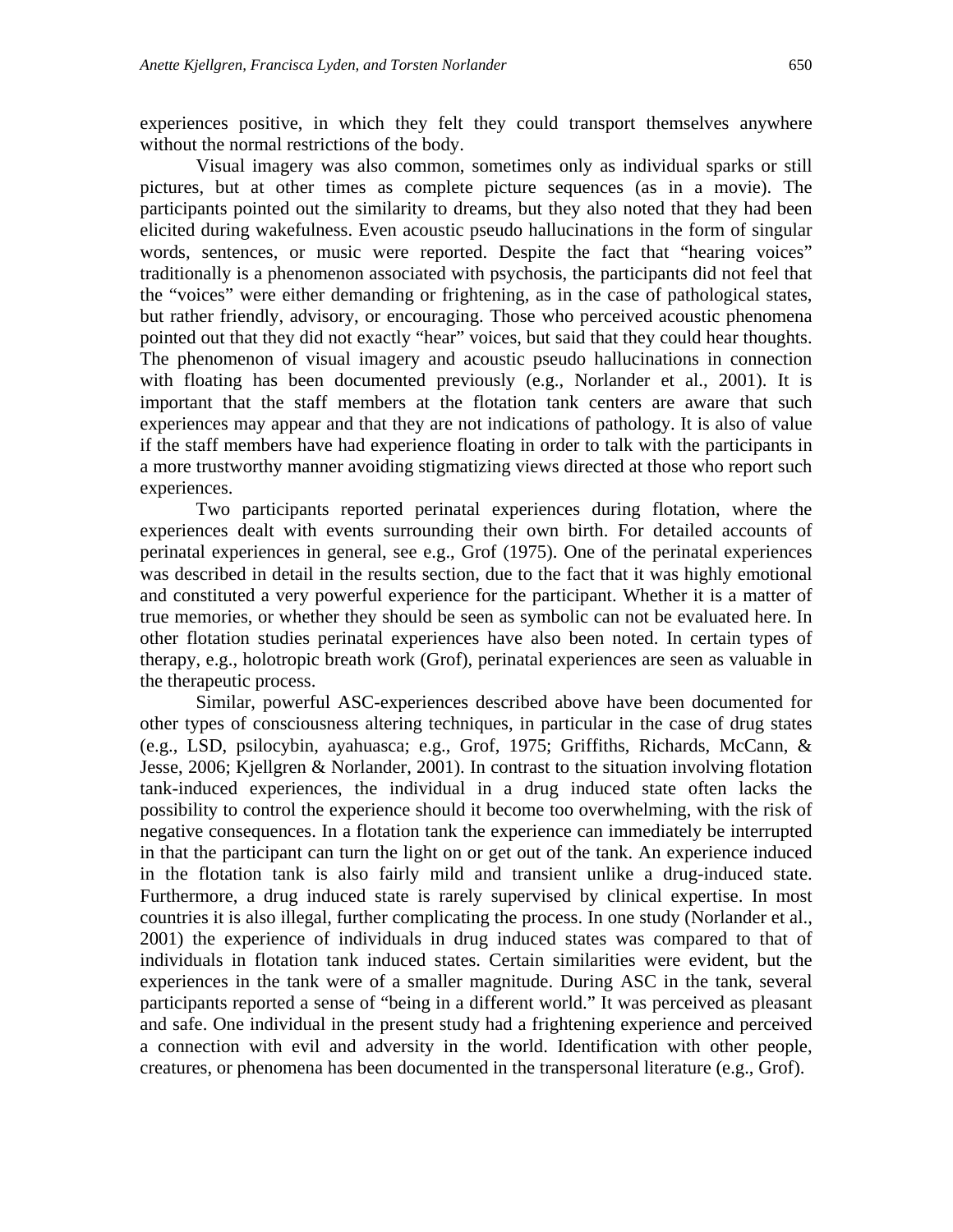In our experience (10 years, and approximately 2,000 floating participants) the tank appears to be a safe container which harbors all feelings and above all, the magnitude of the experiences does not reach a level greater than one the individual desires or can deal with. However, it is of great importance to provide the possibility for peace and quiet following flotation and a period for a discussion of the experiences. It is not advisable to schedule participants so closely that they must leave without the possibility to talk about their experiences. Flotation tank treatment can be combined with psychotherapy/talk therapy (Åsenlöf et al., 2007; Jessen, 1990); it would be of great value if more studies were conducted on that promising combination.

### **Effects of Flotation-REST**

 The second theme refers to experienced effects of flotation-REST (categories: 5, 16, 19). Floating was shown to produce pain relief and profound relaxation in the present study as well as in several others, effects that were much valued. A few participants noted that they might feel some discomfort leaving the tank. It appeared to be a rapid contrast to the state of light soaring in the water. More persistent changes in peoples lives were documented. Descriptive feelings of harmony, being more considerate, calm, and in a better mood were common. These findings are also in line with previous research on the positive effects of floating, depression, and problems of anxiety (e.g., van Dierendonck & te Nijenhuis, 2005; Kjellgren et al., 2001; Mahoney, 1990). Changes of a more existential and spiritual character were also evident in the present study and participants described positive changes in their world view.

## **Technical Details**

 This theme comprises strategies in technical details or information affecting the floating experience (categories: 3,6,12,13,15,21). The water of the flotation tank is saturated with Epsom salt. Some participants believed it might be damaging to the skin and hair. They changed their view when they found that the skin became soft and the quality of the hair improved. There were some negative views regarding the influence of the salt, such as smarting, taste, on the mouth, eyes, and lesions. There is reason to inform participants in advance that they should avoid rubbing their eyes/face and should be careful not to swallow any water, and to inform them that there will be no negative effects on the skin. The salt is not damaging to the eyes, but as a service to the participants, one could offer sterile isotone 0.9% NaCl-solution for the eyes if needed. A dab of moisturizing cream can also be offered to be applied to minor lesions (e.g., mosquito bites) to alleviate smarting pain. Major lesions should, for various reasons, constitute exclusion criteria for floating.

The normal temperature in the flotation tank is about 34ºC. The participants in the present study also tried floating at 38ºC. Preferences varied. Some felt cold in the colder tank. If several tanks are available, it might be good service to offer a tank with warmer water.

 Given that the principle of the restricted environmental stimulation technique involves the shutting out of external stimuli, it seems obvious that there should be silence in the tank. The participants of the present study also tried floating with soft, peaceful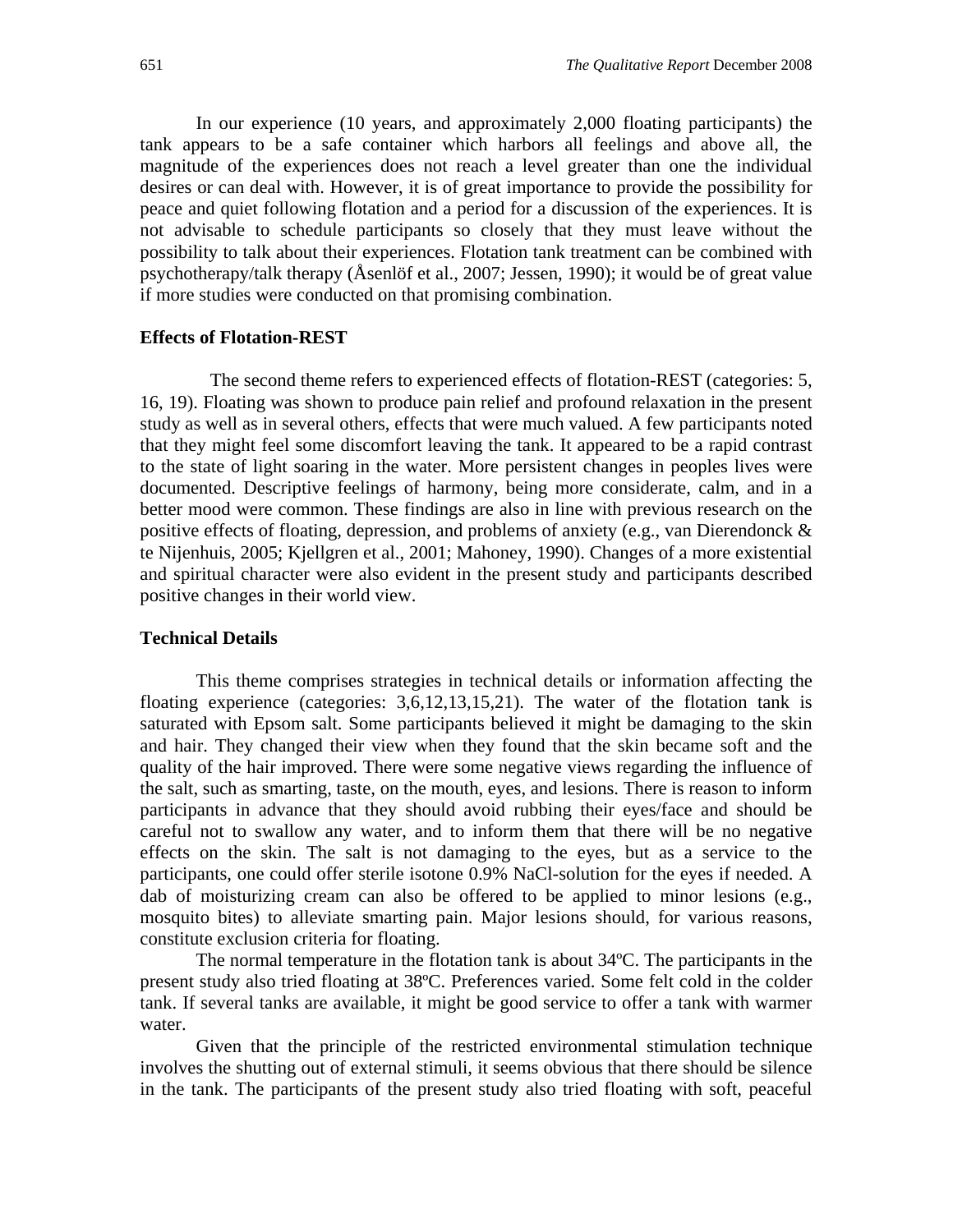music in the underwater speaker of the tank; the music can be heard although the participants wear ear protection. Participants vary in their preferences in this regard as well (with or without music). One can only speculate as to why some preferred music as opposed to silence. One guess might be that the tendency to have claustrophobic feelings, feelings of restlessness or anxiety might be reduced in the "company" of music. At the first floating session the method was new and unfamiliar. Several participants indicated that there was a lot to keep track of the first time, making it difficult to relax. Some also noted that it was difficult to lie with the head in the water. The conclusion is that it is important to schedule for more than just the flotation the first time in order to facilitate an evaluation of which method is suitable. An inflatable pillow can be offered. The participant can then try out the optimal position for the neck.

#### **The Target Group for Flotation**

 The final theme (categories: 1,2,10) summarizes information on the participants, their background and reason for floating. The group was heterogeneous, including actively working individuals, retirees, and individuals on long term sick leave. The participants also varied in terms of hobbies and view of life. What they had in common was that they had all suffered either physical (e.g., pain) or mental (e.g., depression, trauma, stress) difficulties, and saw floating as an opportunity to get help when other treatments had given no relief. The treatment effects and the experiences in the tank were independent of the background of the participants, suggesting that flotation tank therapy appears to be suitable for a wide target group. Some participants previously had transpersonal experiences under different circumstances. Those individuals did not exhibit a greater tendency to have such experiences again, compared to those who had not had such transpersonal experiences earlier. The effects of flotation-REST appear to be independent both of expectations and of other circumstances, a finding also reported in previous studies (Bood et al., 2005; Norlander et al., 2001.).

#### **Discussion**

The results of the study showed that floating is a method generally perceived as pleasant and comfortable, that actual pain relief may be achieved, and that very deep relaxation may be obtained. Furthermore, we showed that altered states of consciousness (ASC) are induced during the session. Examples of experiences during ASC are visual imagery, acoustic, perceptual phenomena, an altered sense of time, a changed bodily sense, perinatal experiences of the fetal stage and birth, and even transpersonal experiences. Some of these experiences may be both powerful and profound, but they are most often viewed as positive and desirable.

Given that flotation tank therapy is now being used more and more by a greater number of people, both in clinical practice and in the area of SPAS and wellness, it is of great importance to offer knowledge about what types of experiences may be elicited and about the possibilities for improvement of the treatment sessions for the client/patient through simple solutions.

In this study patients with earlier experience of flotation tank therapy (at least eight times) were included, which might reflect the fact they liked this technique and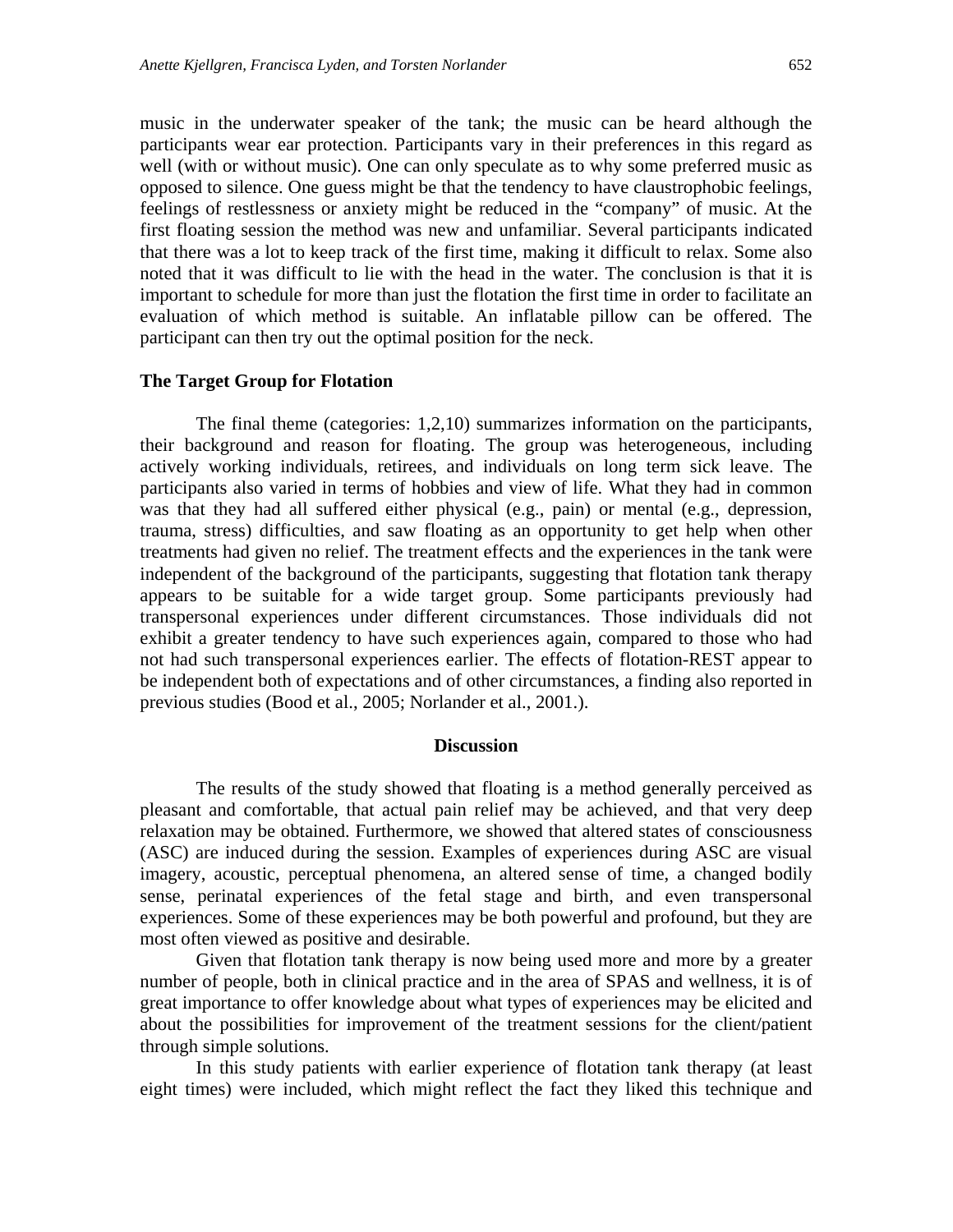were positive to it. There are persons where this technique might not work out well, for example in cases of claustrophobia. There might also be a risk during an interview procedure, that respondents are given overly positive statements. In this study also some negative opinions were given. Also, earlier studies with flotation-REST (e.g., van Dierendonck & te Nijenhuis, 2005) have revealed many positive effects.

In summary, we can conclude that floating is a method suitable for a broad target group. The method can provide among other things, deep relaxation, pain reduction, and other positive changes in the life situation. Powerful mental experiences may sometimes be induced, but the experiences are often of a positive and fruitful nature. It is of value if the opportunity for peace and quiet is provided in connection with the flotation sessions, and if there is the opportunity for a discussion of the experiences, if needed. A suggestion for further research might be studies combining flotation tank therapy with psychotherapeutic intervention by psychologist or psychotherapist, investigating if such a combination might generate even more beneficial effects.

#### **References**

- Åsenlöf, K., Olsson, S., Bood, S. Å., & Norlander, T. (2007). Case studies on fibromyalgia and burn-out depression using psychotherapy in combination with flotation-REST: Personality development and increased well-being. *Imagination, Cognition, and Personality, 26*, 259-271.
- Bood, S. Å. (2007). *Bending and mending the neurosignature. Frameworks of influence by flotation-REST (Restricted environmental stimulation technique) upon wellbeing in patients with stress related ailments.* Doctoral dissertation, Karlstad University, Karlstad, Sweden. ISSN 1403-8099.
- Bood, S. Å., Sundequist, U., Kjellgren, A., Nordström, G., & Norlander, T. (2005). Effects of flotation-REST (Restricted Environmental Stimulation Technique) on stress related muscle pain: What makes the difference in therapy, attentionplacebo, or the relaxation response? *Pain Research and Management, 10*, 201- 209.
- Bood, S. Å., Sundequist, U., Norlander, T., Nordström, L., Nordenström, K., Kjellgren, A., et al. (2006). Eliciting the relaxation response with help of flotation-REST (Restricted Environmental Stimulation Technique) in patients with stress related ailments. *International Journal of Stress Management, 13*, 154-175.
- Breakey, W. R. (2001). Psychiatry, spirituality, and religion. *International Review of Psychiatry*, *13*, 61-66.
- Dittrich, A. (1998). The standardized psychometric assessment of altered states of consciousness (ASCs) in humans. *Pharmacopsychiatry, 31*, 80-84.
- Edebol, H., Bood, S. Å., & Norlander, T. (2008). Case studies on chronic whiplash associated disorders and their treatment using flotation-REST (Restricted Environmental Stimulation technique). *Qualitative Health Research*, *18***,** 480-488.
- Fallot, R. D. (2001). Spirituality and religion in psychiatric rehabilitation and recovery from mental illness. *International Review of Psychiatry, 13*, 110-116.
- Griffiths, R. R., Richards, W. A., McCann, U., & Jesse, R. (2006). Psilocybin can occasion mystical-type experiences having substantial and sustained personal meaning and spiritual significance. *Psychopharmacology*, *187*, 268-292.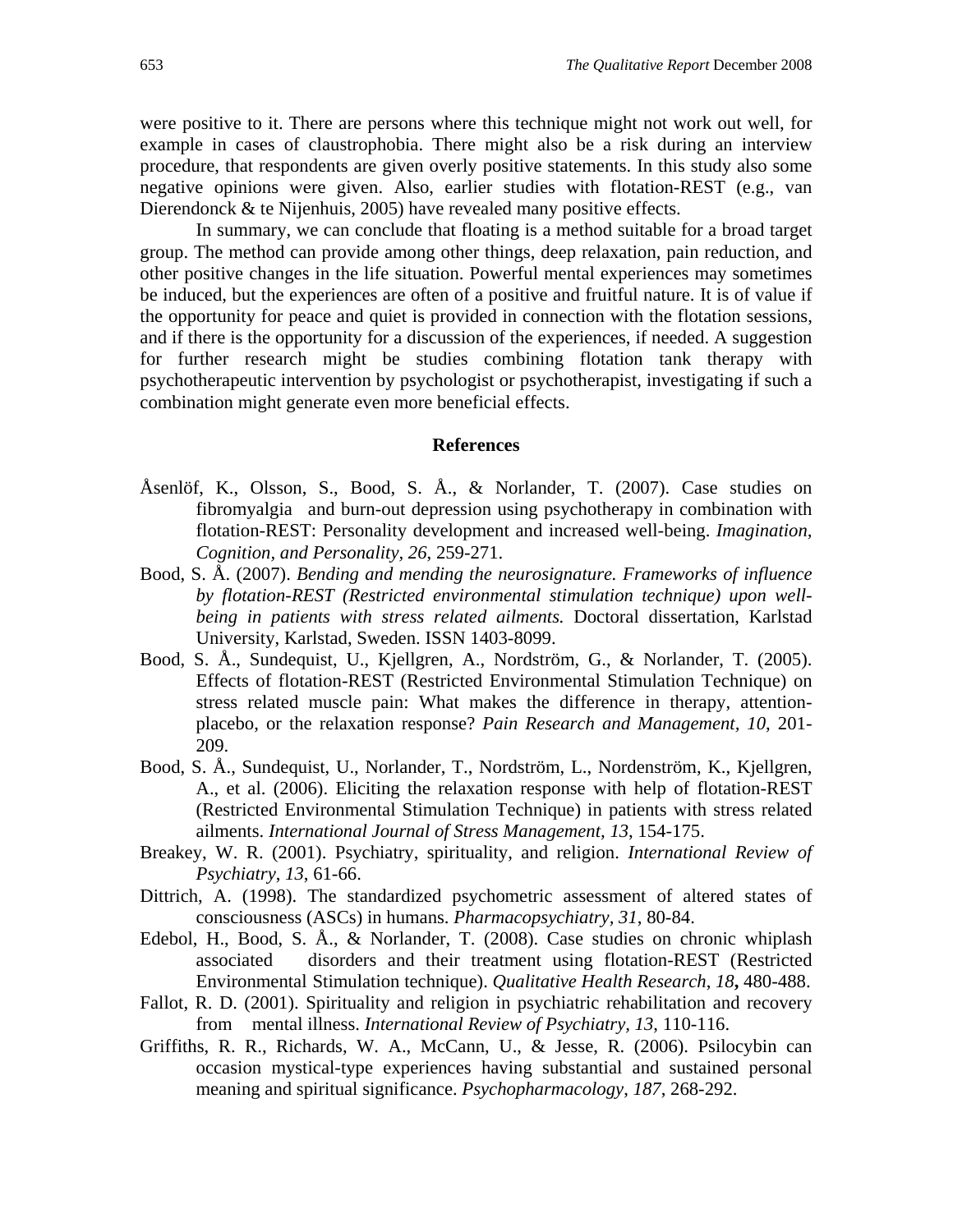- Grof, S. (1975). Realms of the human unconscious. *Observations from LSD research.* London: Souvenir Press.
- Grof, S. (1996). Theoretical and empirical foundations of transpersonal psychology. In S. Boorstein (Ed.), *Transpersonal Psychotherapy* (pp. 43-64). New York: State University of New York Press.
- Janson, L., Archer, T., & Norlander, T. (2005). Achievement of timing at the highest competitive level: The necessity of a "driving conviction." *Athletic Insight, 7*(2). Retrieved from http://www.athleticinsight.com/Vol7Iss2/AchievementofTiming.h tm
- Jessen, W. E. (1990). In-tank floatation therapy. In J. W. Turner & T. H. Fine (Eds.), *Restricted Environmental Stimulation* (pp. 152-157). Toledo, Ohio: Medical College of Ohio Press.
- Karlsson, G. (1995). *Psychological qualitative research from a phenomenological perspective.* Stockholm, Sweden: Almqvist & Wiksell International.
- Kasprow, M. C., & Scotton, B. W. (1999). A review of transpersonal therory and its application to the practice of psychotherapy. *Journal of Practical Research*, *8*, 12- 23.
- Kjellgren, A., & Norlander, T. (2001). Psychedelic drugs- A study of drug induced experiences obtained by illegal drug users in relation to Stanislav Grof's model of altered states of consciousness. *Imagination, Cognition, and Personality, 20*, 41- 57.
- Kjellgren, A. (2003). *The experience of flotation-REST (Restricted Environmental Stimulation Technique): Consciousness, creativity, subjective stress, and pain.*  Doctoral dissertation, Göteborgs Universitet, Göteborg, Sweden. ISSN 1101- 718X.
- Kjellgren, A., Sundequist, U., Norlander, T., & Archer, T. (2001). Effects of flotation REST on muscle tension pain. *Pain Research and Management*, *6*, 181-189.
- Lilly, J. (1972). *The center of the cyclone*. New York: Julian Press.
- Lilly, J. (1977). *The deep self.* New York: Simon & Schuster.
- Ludwig, A. M. (1990). Altered states of consciousness. In C. T. Tart (Ed.), *Altered states of consciousness* (pp. 18-33). San Francisco: Harper Collins.
- Mahoney, M. J. (1990). Applications of flotation REST in personal development. In J. W. Turner & T. H. Fine (Eds.), *Restricted environmental* stimulation (pp 174-180). Toledo, Ohio: Medical College of Ohio Press.
- Martindale, C. (1990). *The clockwork muse: The predictability of artistic change.* New York: Basic Books.
- Martindale, C., & Dailey, A. (1996). Creativity, primary process cognition, and personality. *Personality and Individual Differences*, *20*, 409-414.
- Metzner, R. (1992). Therapeutic application of altered states of consciousness (ASC). In M. Schlichting, & H. Leuner (Eds.), *Worlds of consciousness* (Vol. 5, pp. 185- 193). Berlin, Germany: VWB.
- Neisser, U. (1967). *Cognitive psychology.* New York: Appleton Century Crofts.
- Norlander, T., Bergman, H., & Archer, T. (1998). Effects of flotation REST on creative problem solving and originality. *Journal of Environmental Psychology*, *18*, 399- 408.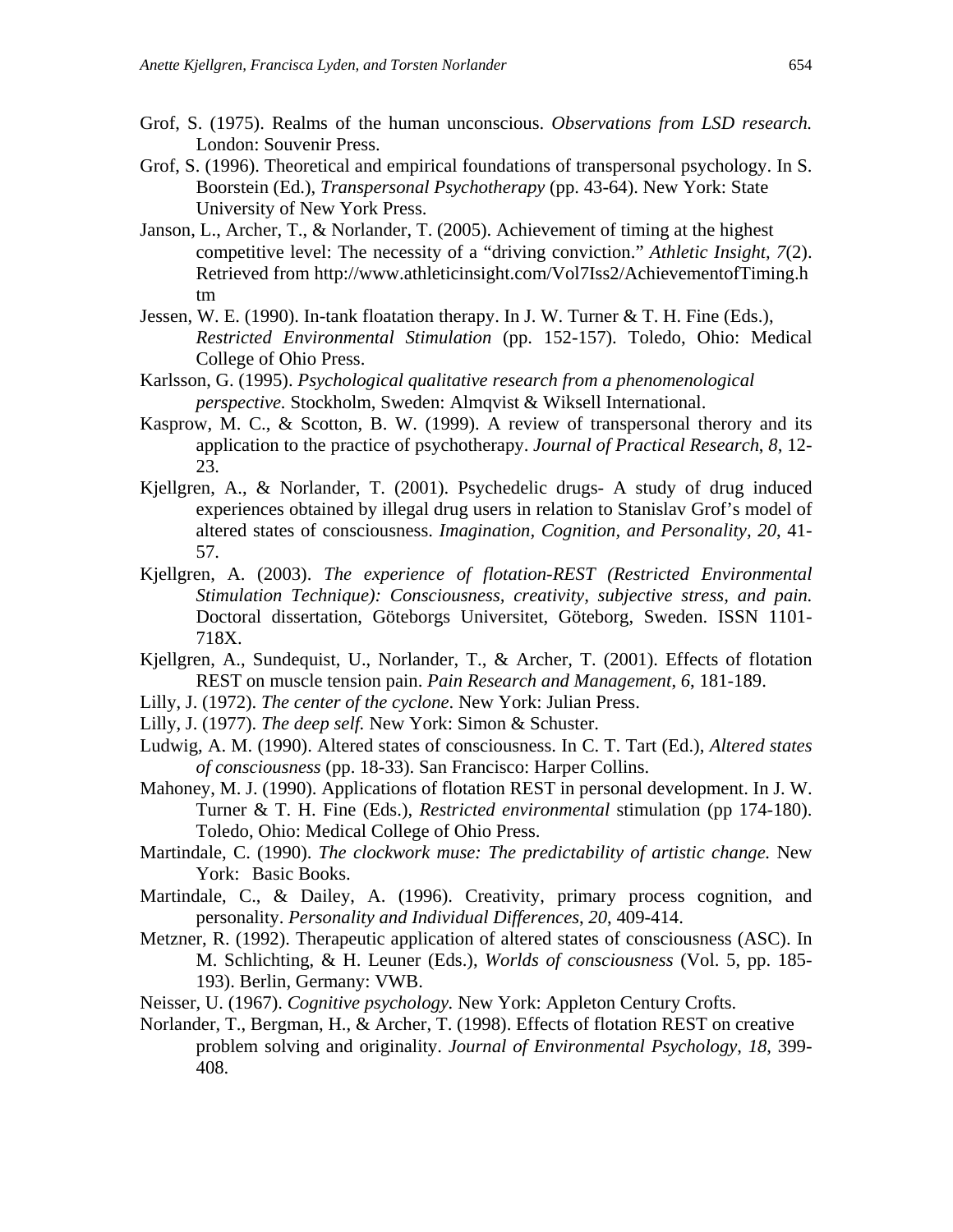- Norlander, T., Gård, L., Lindholm, L., & Archer, T. (2003). New age: Exploration of outlook–on–life frameworks from a phenomenological perspective. *Mental Health, Religion, & Culture, 6*, 1-20.
- Norlander, T., Kjellgren, A., & Archer, T. (2001). The experience of floatation-REST as a function of setting and previous experience of altered states of consciousness. *Imagination, Cognition, and Personality*, *20*, 161-178.
- Pramling, N., Norlander, T., & Archer, T. (2001). Moral expression in six-to-seven-yearold children's stories in Sweden, Hungary, and China: A phenomenological study. *Childhood, 8*, 361-382.
- Pramling, N., Norlander, T., & Archer, T. (2003). Conceptualization of the unknown by 6-, 9-, and 14-year-old children: In search for a "heffalump." *Childhood, 10*, 379- 392.
- Raab, J., & Gruzelier, J. (1994). A controlled investigation of right hemispheric processing enhancement after restricted environmental stimulation (REST) with flotation. *Psychological Medicine, 24*, 457-462.
- Riba, J., Rodríguez-Fornells, A., Strassman, R. J., & Barbanoj, M. J. (2001). Psychometric assessment of the hallucinogen rating scale. *Drug and Alcohol Dependence, 62*, 215-223.
- Schulz, P., & Kaspar, C. H. (1994). Neuroendocrine and psychological effects of restricted environmental stimulation technique in a floatation tank. *Biological Psychology*, *37*, 161-175.
- Suedfeld, P., & Borrie, A. R. (1999). Health and therapeutic applications of chamber and flotation restricted environmental stimulation therapy (REST). *Psychology and Health, 14*, 545-566.
- Tart, C. T. (1972). States of consciousness and state-specific sciences. *Science, 176*, 1203-1210.
- Turner, J. W., & Fine, T. H. (1984, September). *REST-assisted relaxation and chronic pain.* Paper presented at the XXIII International Congress of Psychology, Acapulco, Mexico.
- Turner, J. W., & Fine, T. H. (1990). Restricted environmental stimulation influences plasma cortisol levels and their variability. In J. W. Turner & T. H. Fine (Eds.), *Restricted environmental stimulation* (pp. 71-78). Toledo, Ohio: Medical College of Ohio Press.
- van Dierendonck, D., & te Nijenhuis, J. (2005). Flotation restricted environmental stimulation therapy (REST) as a stress management tool: A meta-analysis. *Psychology and Health, 20*, 405-412.

#### **Author Note**

Anette Kjellgren got her PhD in Psychology in 2003, her dissertation work investigated the effects and experiences of flotation tank therapy. She is also a biologist and has studied medicine. Her main research interests are altered states of consciousness, transpersonal psychology and methods for stress reducion and well being. She is a senior lecturer and researcher at the Department of Psychology at Karlstad University. Correspondence regarding this article should be addressed to Dr. A. Kjellgren,